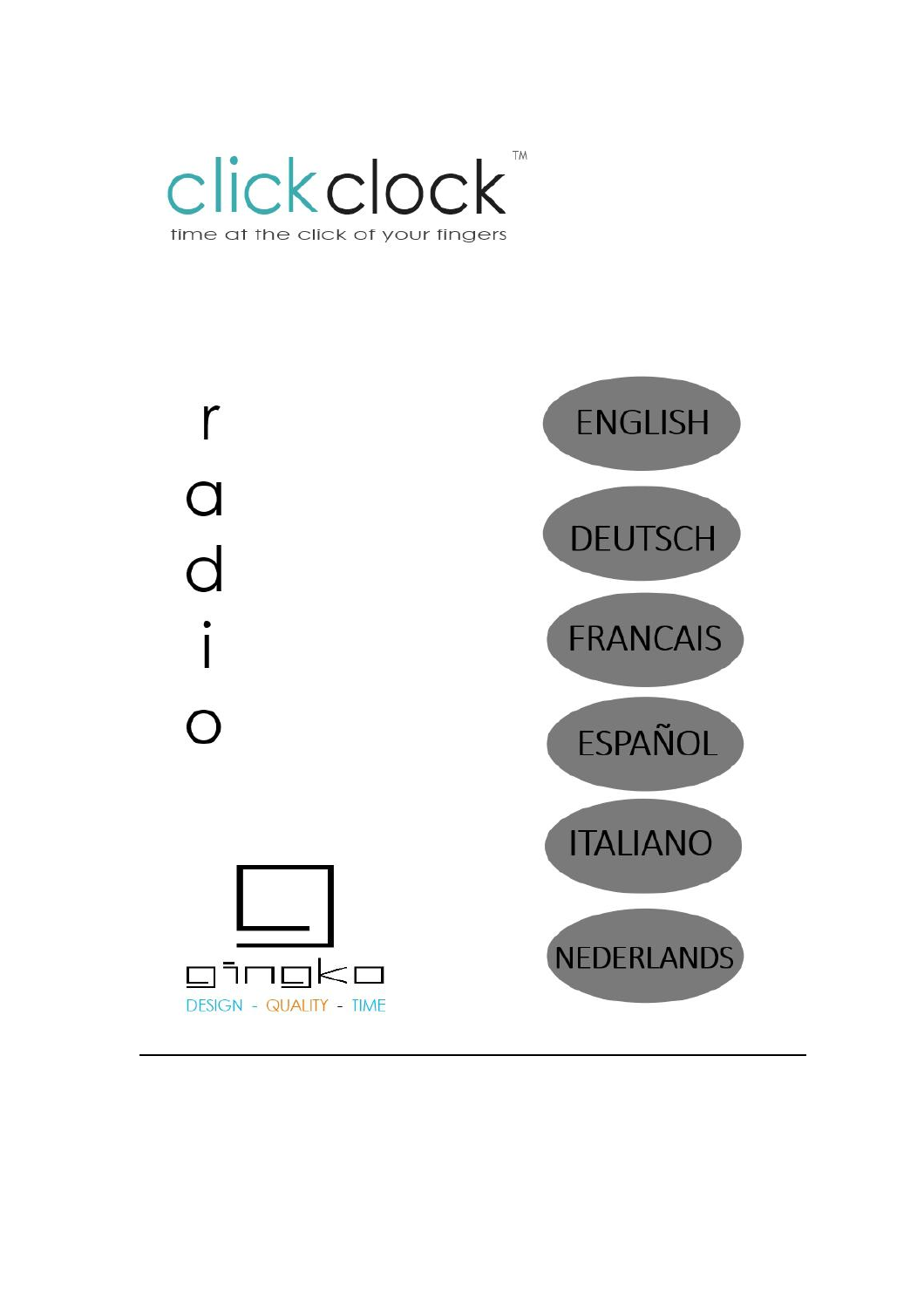# **ENGLISH**

# **INSTALLATION**

- Take the Radio clock and wall plug adapter out from the package and place it in a safe place.
- Hold down the  $\circled{0}$  button for 3-5 seconds to turn on the clock, the LED display should instantly light up on the front face of the clock.
- If there is no display coming up, then please connect the wall plug adapter to DC point at the back of the clock to recharge the clock. While charging, the LED light next to the DC point should be in red and it will turn into green when it's fully recharged. The charging should take 3-4 hours.
- When it's fully recharged, please turn on the clock display and then go to the setting instructions to set up your Radio Click Clock.

# **CLOCK CHARGING/BUILT-IN RECHARGING BATTERY INFORMATION**

- The clock has been initially fully charged but you may need to recharge it again before your first time use. The battery should last around 7-10 days if the clock is in permanent display mode and approximately 2-3 months in sound activation display mode. However, while the Radio is in use, the battery would last about 5-7 hours but it also depends on radio volume while it's playing.
- The LED displaywill become more dim orthe LED numbers may start flashing or shaking when the Radio is on, which means the battery is low and you will need to recharge the clock as soon as possible.
- Please only use the DC/AC adapter included with the clock to charge the clock.
- Charging time can take up to 3-4 hours. You may need to remove the charger if you only want the battery to power the product when it's fully recharged.
- However, you can also use the charging DC adapter to power the clock and you can leave the adapter permanently plugged in. When the clock is permanently plugged in, it will take power from the plug adapter instead of the battery and while the adapter has been removed it, it will then take the powerfrom the built-in rechargeable lithium battery.
- We strongly advise you to set the clock on sound activation display if it's powered by battery, so the battery will last much longer than the permanent display setting.

# **OPERATING BUTTON SYMBOLS INTRODUCTION**

- **SET:** To access the settings mode
- **+:** To scroll up to the number when in setting mode.
- -: To scroll down in settings mode.
- **T/S:** To activate and deactivate the touch or sound function
- <sup>1</sup>2: To activate the alarm settings<br>**<sup>1</sup>** Switches the product on or turing
- **:** Switches the product on or turns it off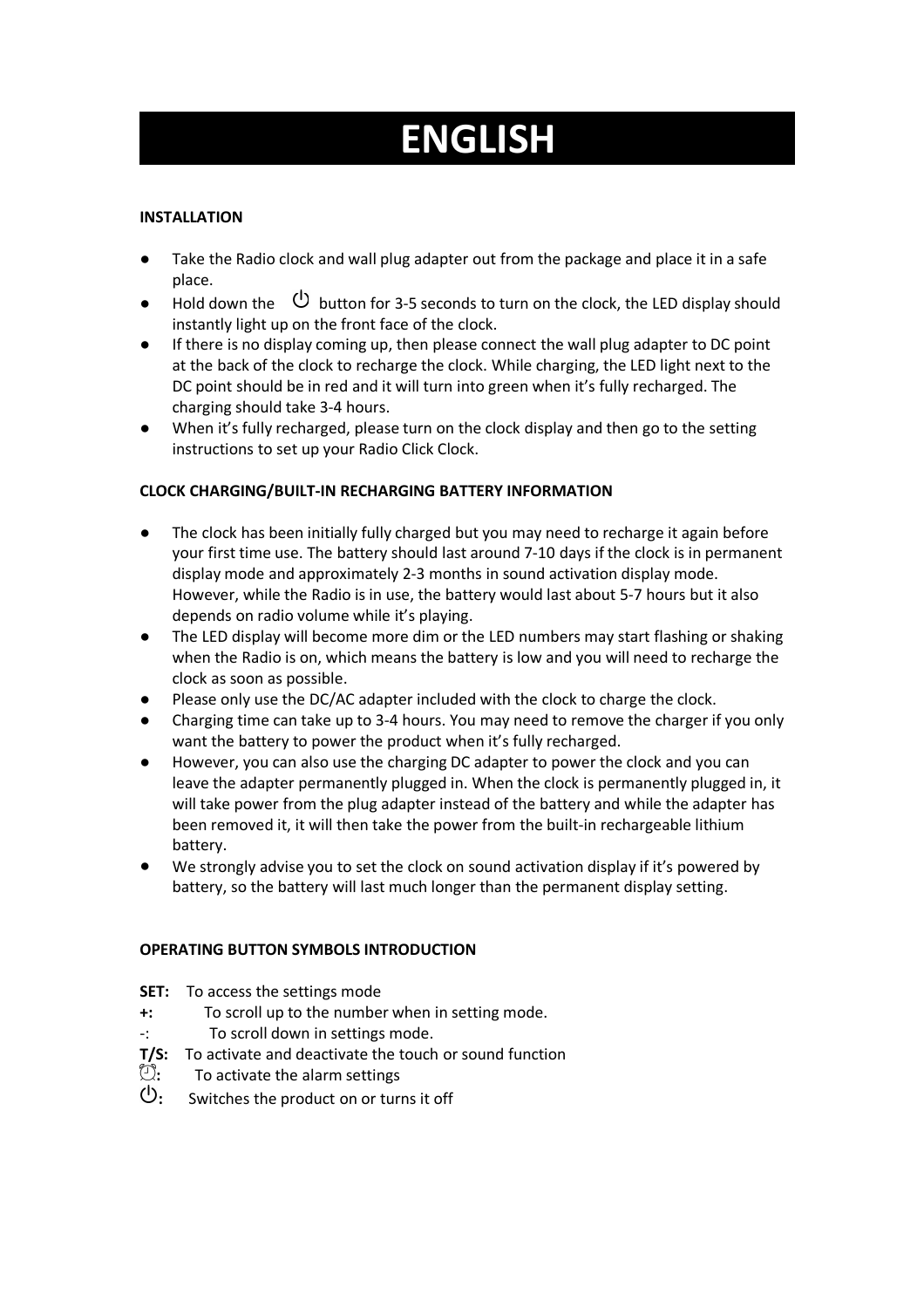#### **DISPLAY SCREEN INTRODUCTION:**



On Screen Beep Alarm Display On Screen Radio Frequency Display On Screen Radio Alarm display

#### **YEAR, DATE & TIME SETTING INSTRUCTIONS**

The clock will take you through all of these settings in this order and it won't allow you to skip these settings.

**NOTE:** If you do not select anything for more than 20 seconds the clock will exit the setting mode and return back to the regular display.

- **Press & hold down SET** for 3-5 seconds to access the setting mode
- When the **YEAR** flashes press **+** or **-** to change the **YEAR** and then press **SET** to confirm.
- When **MONTH** flashes press **+** or **-** to change the **MONTH** and then press **SET** to confirm.
- When the **DAY** flashes press **+** or **-** to change the **DAY** and then press **SET** to confirm
- When the **HOUR** flashes press + or **-** to change the **HOUR** and then press **SET** to confirm
- When the **MINUTE** flashes press **+** or **-** to change the **MINUTE** and then press **SET** to confirm to the 24/12 hour clock setting
- At last, the clock will give you an option to choose from **24H or 12H.** To choose a time format press **+** or **-** to select between the two options and then press **SET** to confirm and the clock will save all your setting and exit setting mode.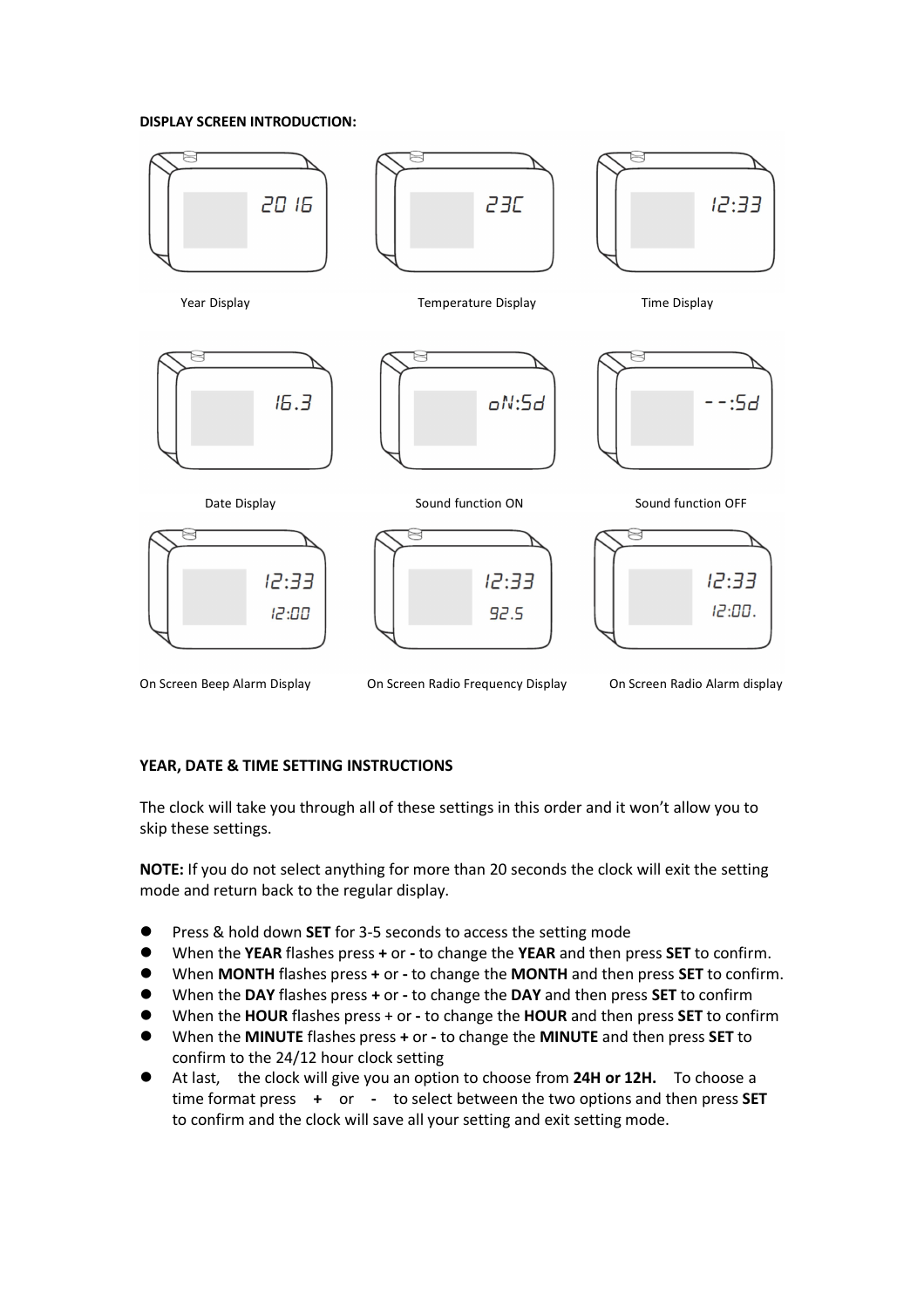#### **ALARM SETTING INSTRUCTION**

The alarm has been initially turned off as a default setting. Please follow the below instructions to set up your alarm.

**NOTE:** If you do not select anything for more than 20 seconds the clock exiting the setting mode and return back to regular display.

- **•** Press and hold down the  $\mathbb{C}^3$  button for 3 seconds to activate the **ALARM** settings and the alarm time screen section will show 8:00 first (this is the default alarm time once the alarm setting has been activated)
- Press **ALARM** button once again and the **HOUR** will start flashing, then press **+** or **-** to change the **HOUR** and press **SET** to confirm.
- When the **MINUTE** flashes press **+** or **-** to change the **MINUTE** and then press **SET** to confirm.
- The clock will then give you an option to choose from:- "**-Fb-/-bb-**"
	- **-Fb-** : Radio Alarm (the alarm will go off with Radio)
	- **-bb-**: Buzzer alarm (the alarm will go off with a beep sound)
- To choose the alarm to wake you up by radio press **+** or **-** to select "**-Fb-**" and press **SET** to confirm or to choose the alarm to wake youup with "beep" press **+** or **-** to choose " **bb-**" and press **SET** to confirm.
- The set alarm time will display on the bottom right & front of the clock and will have a dot on the bottom right hand corner of the alarm time if you choose to be woken up by radio.

# **TOUCH/SOUND ACTIVATION & PERMANENT TIME DISPLAY SETTING INSTRUCTIONS**

The sound sensitive function can be turned off so the time can display continuously without going off but having this function turned on will save energy. The clock can also be set to display time only without alternating between the date and temperature.

- To turn sound activation function ON press the T/S button and select between the two options:
	- **- -:Sd** =Sound activation **ON**

**oN:Sd** = Sound activation OFF

To set the clock on permanent time display, press and hold down the **T/S** button when the clock is not in any setting mode until you hear a beep. To turn it back to the alternates display, press and hold down the button again.

# **RADIO OPERATING INSTRUCTIONS**

The radio can be turned on only if the clock has been turned on, so please make sure you will turn on the clock display first before the below operation.

- To turn on the radio press and hold down the aluminium button located on left top of the radio for 3-5 seconds. The radio frequency will turn on in replace of the alarm time display (if you have setone)
- Press the aluminium button once to automatically tune the radio channels
- Press the aluminium button twice quickly to activate manual tuning and when the frequency flashes. Turn the dial clockwise and anti-clockwise to change the frequency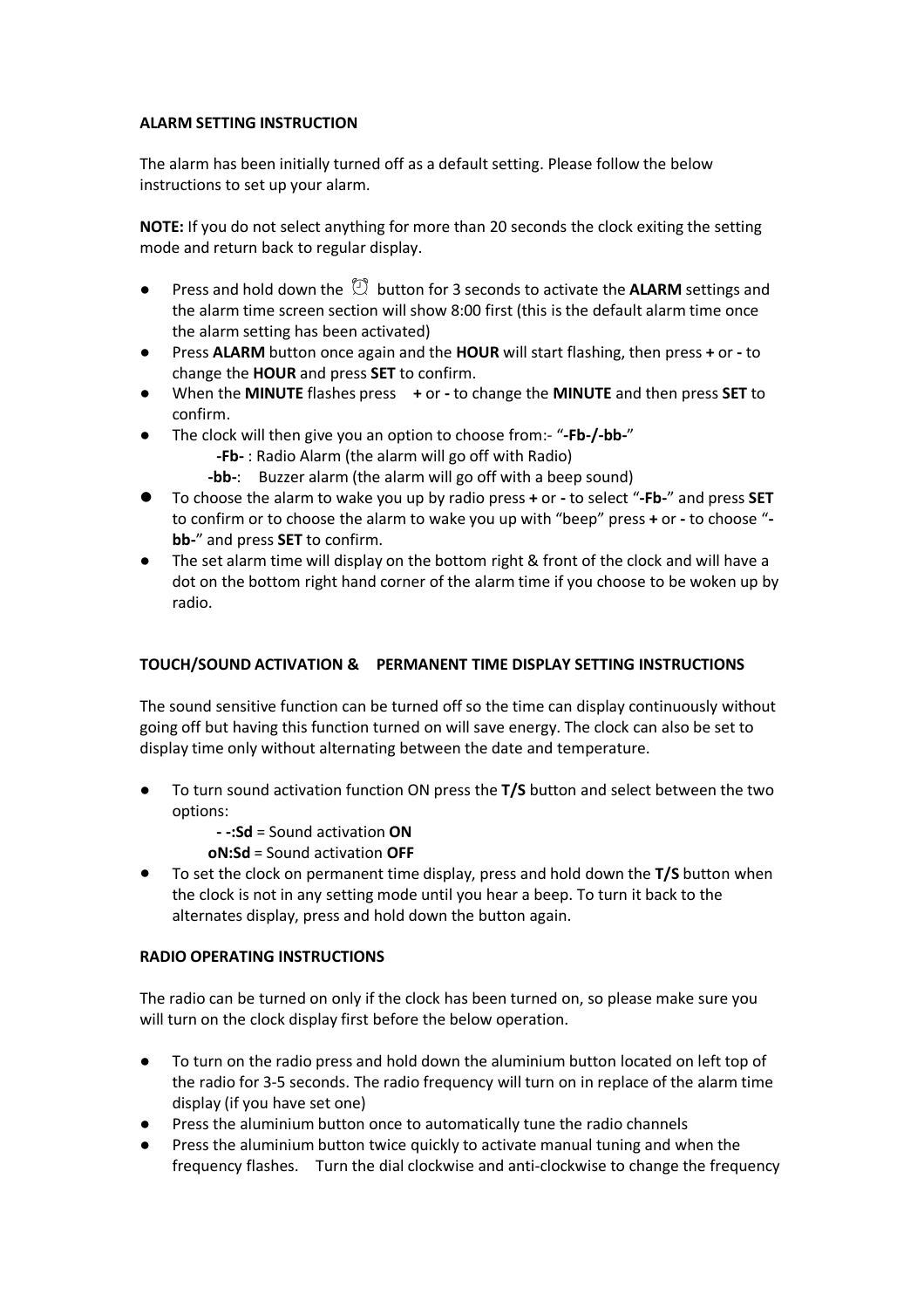to search for your preferred channel. When you are finished tuning press the aluminium button once to exit manual tuning mode

● You may need to gently pull out the antenna located at the back of the radio for a better connection. When you see red on the antenna this indicates that you should not pull any longer.



#### **VOUME CONTROL OPERATION**

- Turning the aluminium button clockwise or anti-clockwise will turn up or turn down the volume of the Radio - the volume numbers (between 00 and 10) will appear in replace of the frequency when you do but itwill return back to frequency display in 3 seconds if no further volume operation has been detected.
- 00 stands for the lowest volume (mute) and 10 stands for the highest volume.



# **SNOOZE FUNCTION INSTRUCTIONS**

- press the aluminium button once to snooze and twice to stop.
- When the alarm goes off with buzzer sound, it will ring for 1 minute before it automatically goes to snooze
- When the alarm goes off with Radio, it will play for 10 minutes before it automatically goes to snooze.
- there are 5 minutes between each snooze interval
- The clock can be snoozed for 5 times in total and then it will stop.

# **IMPORTANT PRODUCT CARE INFORMATION**

- This product is made from wood. Please keep in a dry place and if needed clean with a soft dampened cloth
- Please only use the adapter supplied with the clock to power this product; If any other adapter with the wrong rated output is used on this clock, it may damage this clock and this will not be covered by the manufacturer warranty.
- Place this item in a safe place and keep away from high heat or wet areas. Heavy knocks or falls may seriously damage this product.
- When the display number/numbers start flashing, it means the battery is low, not a fault. You will need to recharge it as soon as possible to solve this issue.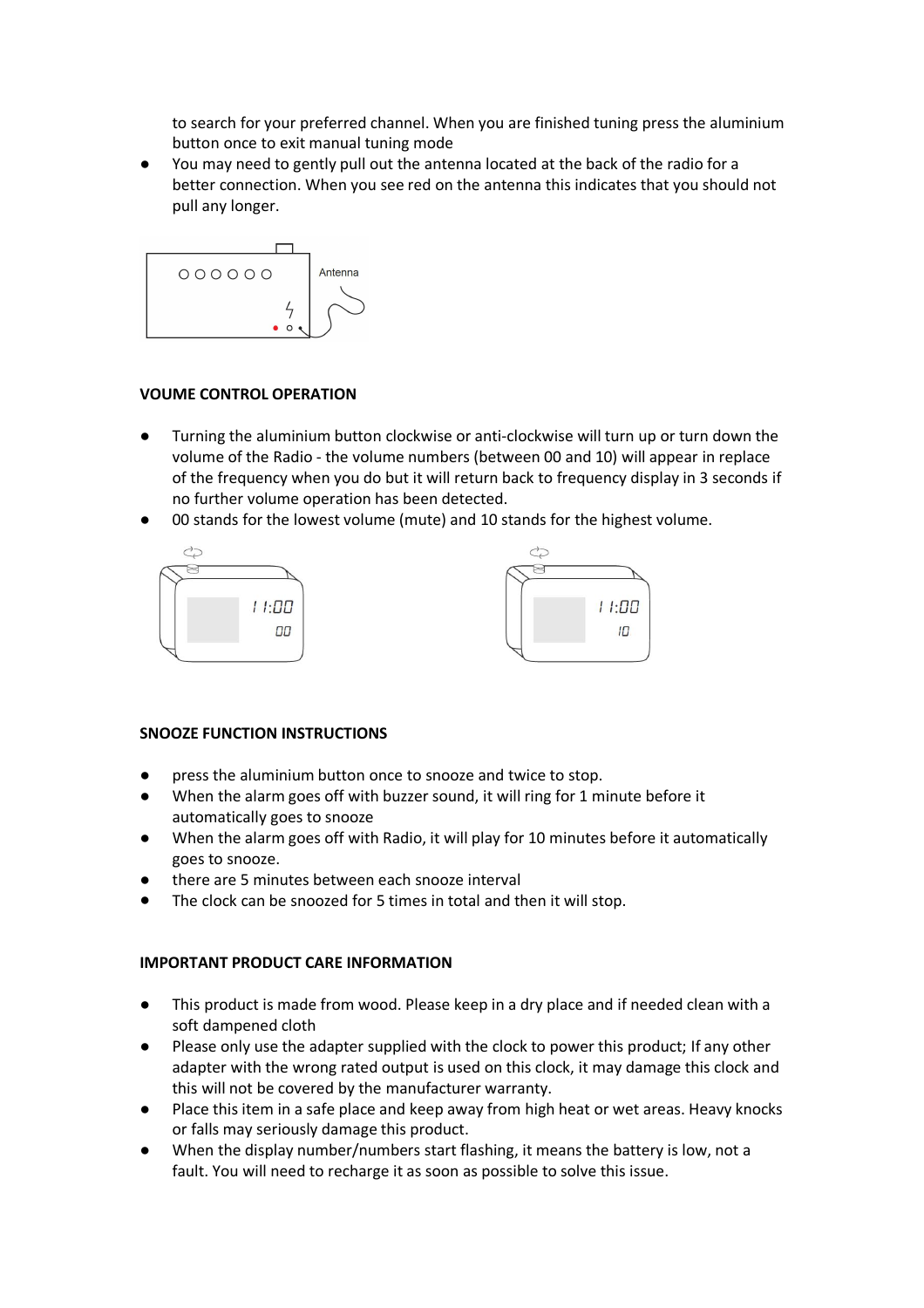● A poor radio signal connection may happen if the product is used in a poor signal area.

If you still have any other questions about how to use this product, please contact your local distributor or retailers. Alternatively you can email us at [support@ging-ko.co.uk.](mailto:support@ging-ko.co.uk)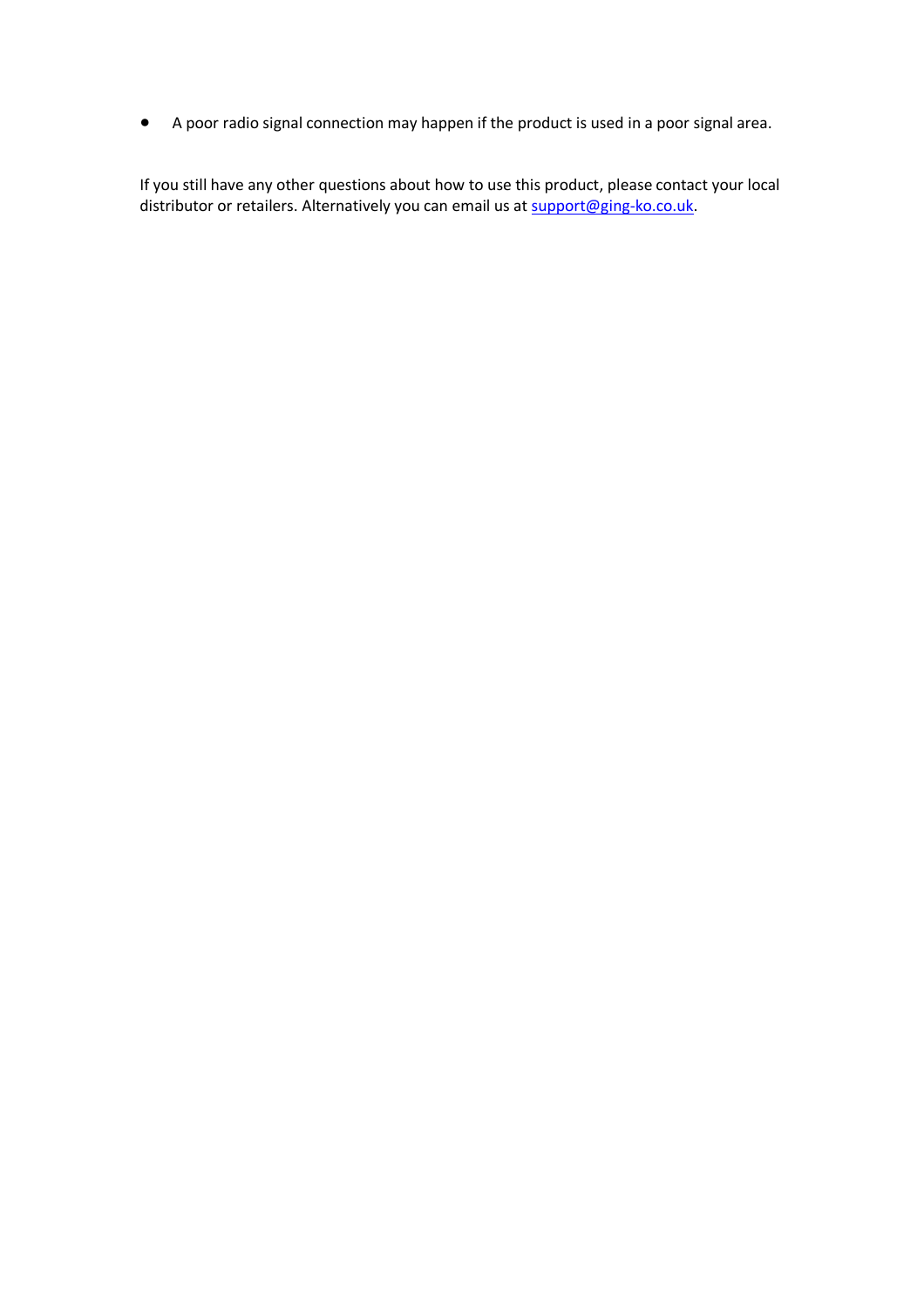# **DEUTSCH**

# **INSTALLATION**

- Nehmen Sie die Uhr und den Netzadapter aus der Verpackung und legen Sie beides an einen sicheren Ort.
- Halten Sie die  $\circledcup$  -Taste ca. 3-5 Sekunden lang gedrückt, um die Uhr einzuschalten. Die LED-Anzeige an der Vorderseite der Uhr sollte sofort aufleuchten.
- Erscheint keine Anzeige, schließen Sie bitte den Netzadapter am Gleichspannungseingang an der Rückseite der Uhr an, um die Uhr aufzuladen. Während die Uhr aufgeladen wird, sollte das LED-Licht neben dem Gleichspannungseingang rot leuchten. Es ändert seine Farbe in grün, wenn die Uhr vollständig aufgeladen ist. Das Aufladen nimmt gewöhnlich 3 bis 4 Stunden in Anspruch.
- Danach halten Sie bitte die ON/OFF-Taste gedrückt, um die Anzeige der Uhr einzuschalten und nehmen Sie die Einstellungsanleitung zur Hand, um Ihre Radio Click Clock einzurichten.

# **INFORMATIONEN ZUM AUFLADEN DER UHR/INTEGRIERTE BATTERIE**

- Die Uhr wurde bereits vollständig aufgeladen; nichtsdestotrotz müssen Sie sie vor der ersten Nutzung möglicherweise noch einmal aufladen. Die Lebensdauer der Batterie sollte rund 7 bis 10 Tage betragen, wenn die Uhranzeige ständig aktiviert ist bzw. rund 3 Monate, wenn die Anzeige tongesteuert ist. Bei Verwendung des Radios sollte die Batterie rund 5 bis 7 Stunden lang halten, je nach Wiedergabelautstärke.
- Wenn die LED-Anzeige bei eingeschaltetem Radio dunkler wird oder die LED-Zahlen möglicherweise zu blinken beginnen, ist dies ein Hinweis auf eine schwächer werdende Batterie. Die Uhr muss so schnell wie möglich wieder aufgeladen werden.
- Bitte verwenden Sie zum Aufladen nur den zur Uhr gehörigen DC/AC-Adapter.
- Der Ladevorgang kann bis zu 3 bis 4 Stunden dauern. Wenn Sie die Uhr von der (vollständig geladenen) Batterie speisen lassen möchten, müssen Sie das Ladegerät trennen.
- Alternativ können Sie auch den Gleichstrom-Ladeadapter verwenden, um die Uhr zu speisen und den Adapter permanent angeschlossen lassen. Wenn die Uhr permanent angeschlossen ist, wird sie vom Netzadapter gespeist(und nicht von der Batterie). Wenn der Adapter entfernt wird, bezieht die Uhr die Energie von der integrierten aufladbaren Lithium-Batterie.
- Wir empfehlen Ihnen dringend, die Uhr bei Batteriebetrieb auf tongesteuerte Aktivierung einzustellen, damit die Batterie länger hält (als bei Daueranzeige).

# **BESCHREIBUNG DER BEDIENTASTEN**

- **SET:** Öffnet den Einstellmodus.
- **+:** Blättert im Einstellmodus nach oben.
- **-**: Blättert im Einstellmodus nach unten.
- **T/S:** Schaltet die berührungs- oder tongesteuerte Aktivierung ein oder aus
- **:** Aktiviert die Alarmeinstellungen
- **:** Schaltet das Produkt ein oder aus

**BESCHREIBUNG DER BILDSCHIRMANZEIGE**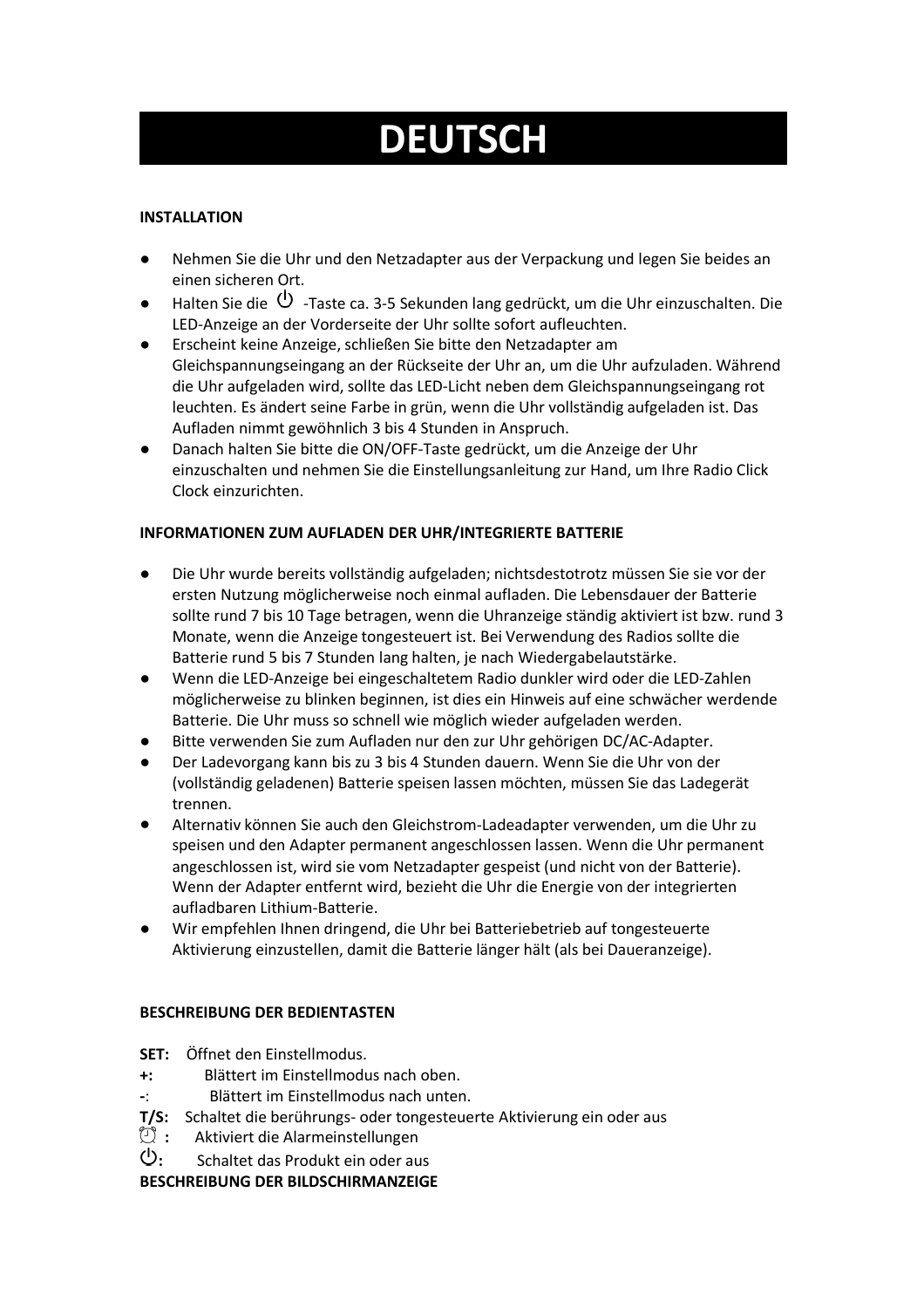

Alarmanzeige im Bildschirm Funkfrequenzbandanzeige im Bildschirm Radioweckeranzeige im Bildschirm

#### **HINWEISE ZUR EINSTELLUNG VON JAHR/DATUM/UHRZEIT**

Die Uhr führt Sie in dieser Reihenfolge durch all diese Einstellungen. Ein Überspringen einzelner Einstellungen ist nicht möglich.

HINWEIS: Wenn Sie länger als 20 Sekunden nichts auswählen, verlässt die Uhr den Einstellungsmodus und kehrt zur normalen Anzeige zurück.

- Halten Sie die Taste SET 3 bis 5 Sekunden lang gedrückt, um in den Einstellmodus zu wechseln.
- Wenn das **JAHR** blinkt, drücken Sie auf **+** oder **-**, um das **JAHR** zu ändern. Bestätigen Sie Ihre Eingabe anschließend mit **SET**.
- Wenn der **MONAT** blinkt, drücken Sie auf **+** oder **-**, um den **MONAT** zu ändern. Bestätigen Sie Ihre Eingabe anschließend mit **SET**.
- Wenn der **TAG** blinkt, drücken Sie auf **+** oder **-**, um den **TAG** zu ändern. Bestätigen Sie Ihre Eingabe anschließend mit **SET**.
- Wenn die **STUNDEN** blinken, drücken Sie auf **+** oder **-**, um die **STUNDEN** zu ändern. Bestätigen Sie Ihre Eingabe anschließend mit **SET**.
- Wenn die **MINUTEN** blinken, drücken Sie auf **+** oder **-**, um die **MINUTEN** zu ändern. Bestätigen Sie Ihre Eingabe anschließend mit **SET**.
- Abschließend haben Sie die Möglichkeit, zwischen **24-Stunden- oder 12-Stunden- Format** zu wählen. Zur Auswahl eines Zeitformats drücken Sie auf **+** oder **-**, um zwischen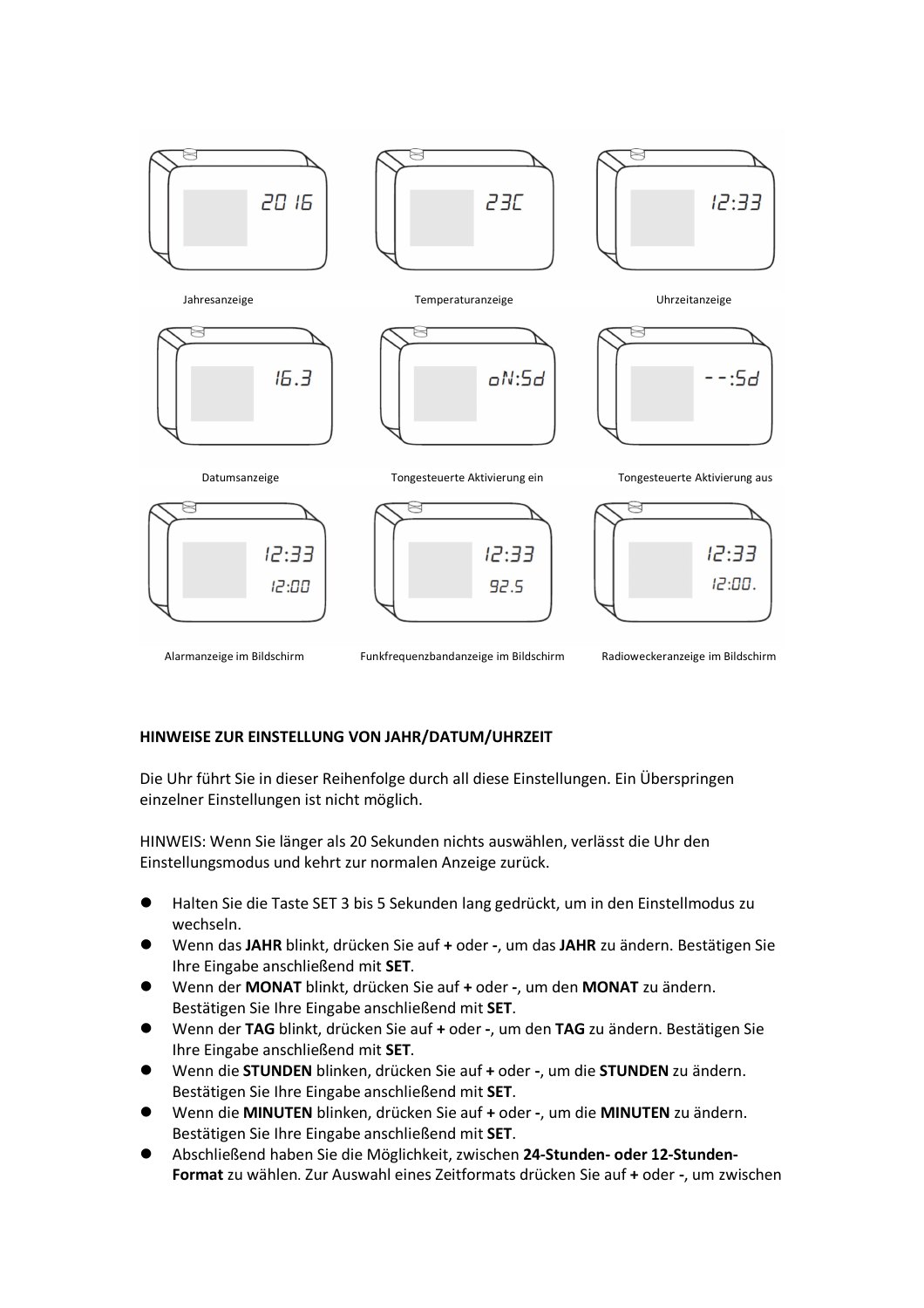den beiden Optionen zu wechseln. Bestätigen Sie dann die gewünschte Einstellung mit **SET**. Daraufhin speichert die Uhr all Ihre Einstellungen und verlässt den Einstellungsmodus.

#### **HINWEISE ZUR ALARMEINSTELLUNG**

Standardmäßig ist der Alarm ausgeschaltet. Bitte gehen Sie zur Einrichtung eines Alarms wie folgt vor.

**HINWEIS:** Wenn Sie länger als 20 Sekunden nichts auswählen, verlässt die Uhr den Einstellungsmodus und kehrt zur normalen Anzeige zurück.

- Halten Sie die Taste <sup>1</sup> 3Sekunden lang gedrückt, um die **ALARM**-Einstellungen zu aktivieren. Als Alarmzeit wird im Bildschirm zunächst 08.00 Uhr angezeigt (dies ist die Standardalarmzeit, die nach Aktivierung der Alarmeinstellung gültig wird).
- Drücken Sie auf die Taste **ALARM**. Daraufhin beginnen die **STUNDEN** zu blinken. Drücken Sie dann auf **+** oder **-**, um die **STUNDEN** zu ändern und bestätigen Sie Ihre Einstellung mit **SET**.
- Wenn die **MINUTEN** blinken, drücken Sie auf **+** oder **-**, um die **MINUTEN** zu ändern. Bestätigen Sie Ihre Eingabe anschließend mit **SET**.
- Die Uhr lässt Sie dann auswählen zwischen folgenden Optionen: "**-Fb-/-bb-**".
	- **-Fb-**: Radiowecker (zur Weckzeit schaltet das Radio ein)
	- **-bb-**: Signalton (zur Weckzeit ertönt ein Signalton)
- Zur Auswahl des Radioweckers drücken Sie auf **+** oder **-**, um "**-Fb-**" auszuwählen und bestätigen Ihre Auswahl mit **SET**. Zur Auswahl des Signaltons drücken Sie auf **+** oder **-**, um "**-bb-**" auszuwählen und bestätigen Ihre Auswahl mit **SET**.
- Die eingestellte Alarmzeit wird in der rechten unteren Ecke vor der Uhr angezeigt. Ein Punkt in der rechten unteren Ecke der Alarmzeit zeigt an, dass der Radiowecker aktiviert ist.

# **HINWEISE ZUR TONGESTEUERTEN AKTIVIERUNG UND EINSTELLUNG DER PERMANENTEN ZEITANZEIGE**

Die tongesteuerte Aktivierung kann ausgeschaltet werden. In diesem Fall wird die Zeit kontinuierlich angezeigt. Allerdings verbraucht die Uhr weniger Strom, wenn die tongesteuerte Aktivierung eingeschaltet ist. Die Uhr kann auch so eingestellt werden, dass sie nur die Uhrzeit anzeigt und nicht zwischen Datum und Temperatur wechselt.

- Um die tongesteuerte Aktivierung einzuschalten, drücken Sie auf die Taste **T/S** und wählen dann eine der beiden Optionen:
	- **- -:Sd** =Tongesteuerte Aktivierung **EIN**

**oN:Sd** =Tongesteuerte Aktivierung **AUS**

● Um die Uhr auf kontinuierliche Uhrzeitanzeige einzustellen, halten Sie die Taste **T/S** gedrückt, bis ein Piepton zu hören ist (die Uhr darfsich für diesen Vorgang nicht in einem Einstellungsmodus befinden). Um zur wechselnden Anzeige zurückzuschalten, halten Sie die Taste erneut gedrückt.

#### **BEDIENUNG DES RADIOS**

Das Radio kann eingeschaltet werden, wenn die Uhr eingeschaltet ist; stellen Sie deshalb sicher, dass die Uhr eingeschaltet ist, ehe Sie die unten beschriebenen Vorgänge ausführen.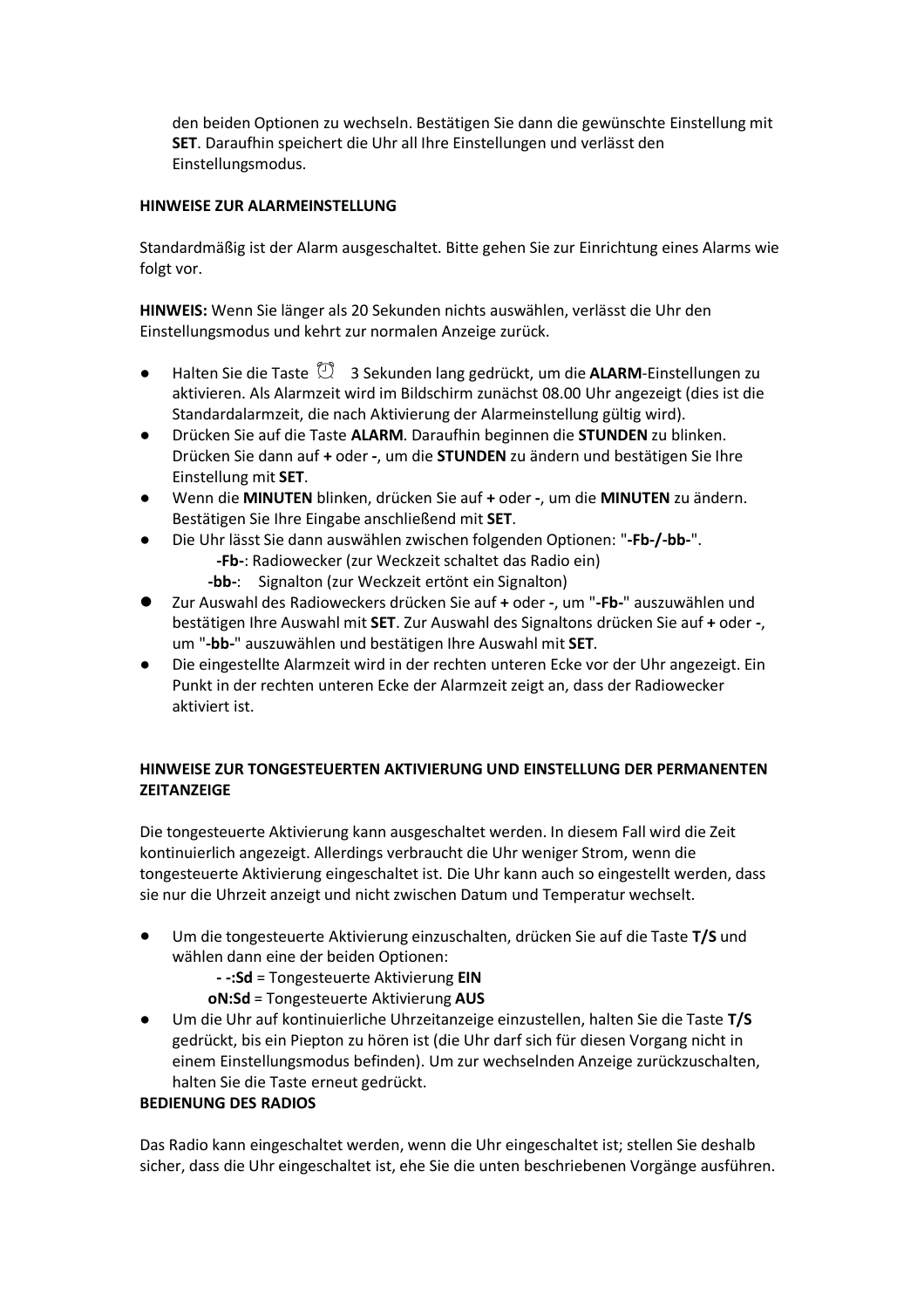- Um das Radio einzuschalten, halten Sie die Aluminium-Taste links oben auf dem Radio 3 bis 5 Sekunden lang gedrückt. An Stelle der Alarmanzeige (sofern ein Alarm eingestellt ist) wird nun die Radiofrequenz angezeigt.
- Drücken Sie einmal auf die Aluminium-Taste, um Radiosender zu suchen.
- Drücken Sie zweimal schnell hintereinander auf die Aluminium-Taste, um die manuelle Senderwahl zu aktivieren. Die Frequenz blinkt. Drehen Sie den Knopf im und gegen den Uhrzeigersinn, um die Frequenz zu ändern und Ihren bevorzugten Kanal zu suchen. Abschließend drücken Sie einmal auf die Aluminium-Taste, um die manuelle Sendersuche zu verlassen
- Möglicherweise müssen Sie für einen besseren Empfang die Antenne an der Rückseite des Radios vorsichtig herausziehen. Wenn an der Antenne Rot zu sehen ist, bedeutet dies, dass Sie die Antenne nicht mehr weiter herausziehen sollten.



#### **LAUTSTÄRKEREGELUNG**

- Drehen Sie die Aluminium-Taste im oder gegen den Uhrzeigersinn, um die Lautstärke des Radios zu verändern - die Lautstärkezahl (zwischen 00 und 10) erscheint während der Einstellung an Stelle der Frequenz. Nach 3 Sekunden wird wieder die Frequenz angezeigt, wenn Sie keine weitere Lautstärkeeinstellung mehr vornehmen.
- 00 steht für die niedrigste Lautstärke (stumm) und 10 steht für die höchste Lautstärke.





#### **SCHLUMMERFUNKTION**

- Drücken Sie einmal auf die Aluminium-Taste, um die Snooze-Funktion zu aktiveren und drücken Sie ein weiteres Mal, um den Alarm zu stoppen.
- Wecken mit Signalton: der Signalton ertönt eine Minute lang, anschließend schaltet sich automatisch die Snooze-Funktion ein
- Radiowecker: das Radio spielt 10 Minuten lang, anschließend schaltet sich automatisch die Snooze-Funktion ein
- Zwischen den einzelnen Snooze-Intervallen liegen jeweils 5 Minuten.
- Die Snooze-Funktion kann insgesamt fünfmal aktiviert werden, anschließend stoppt der Alarm.

#### **WICHTIGE PRODUKTPFLEGEHINWEISE**

● Dieses Produkt ist aus Holz. Bitte bewahren Sie esan einem trockenen Ort auf und reinigen Sie esbei Bedarf mit einem weichen, feuchten Tuch.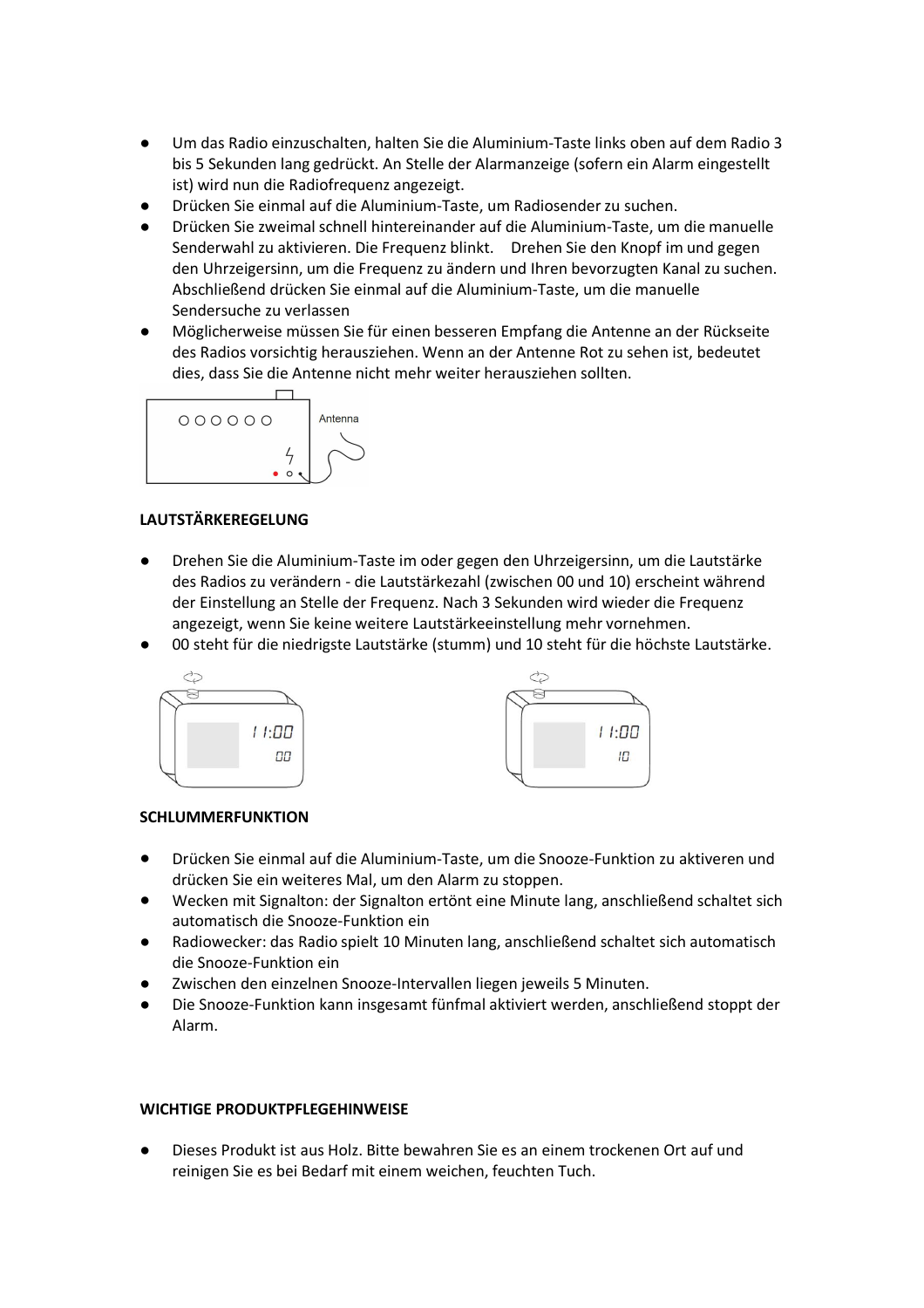- Bitte verwenden Sie für den Stromanschluss nur den im Lieferumfang enthaltenen Adapter; andere Adapter können das Produkt beschädigen. Wir übernehmen keine Haftung für derartige Schäden.
- Stellen Sie das Produkt an einem sicheren Ort auf und schützen Sie es vor Nässe und extremen Temperaturen. Starke mechanische Einwirkungen (Stöße, Herabfallen) können dieses Produkt ernsthaft beschädigen.
- Wenn die Zahlen in der Anzeige zu blinken beginnen, bedeutet dies, dass die Batterie schwach ist -es ist kein Fehler. Sie müssen das Produkt so schnell wie möglich aufladen, um dieses Problem zu lösen.
- Wird das Produkt in einem Bereich mit schwachem Signal verwendet, kann der Radioempfang beeinträchtigt sein.

Bei weiteren Fragen zum Gebrauch dieses Produkts wenden Sie sich bitte an Ihren lokalen Vertriebs- oder Einzelhändler. Alternativ können Sie uns eine E-Mail senden an [support@ging-ko.co.uk](mailto:support@ging-ko.co.uk) .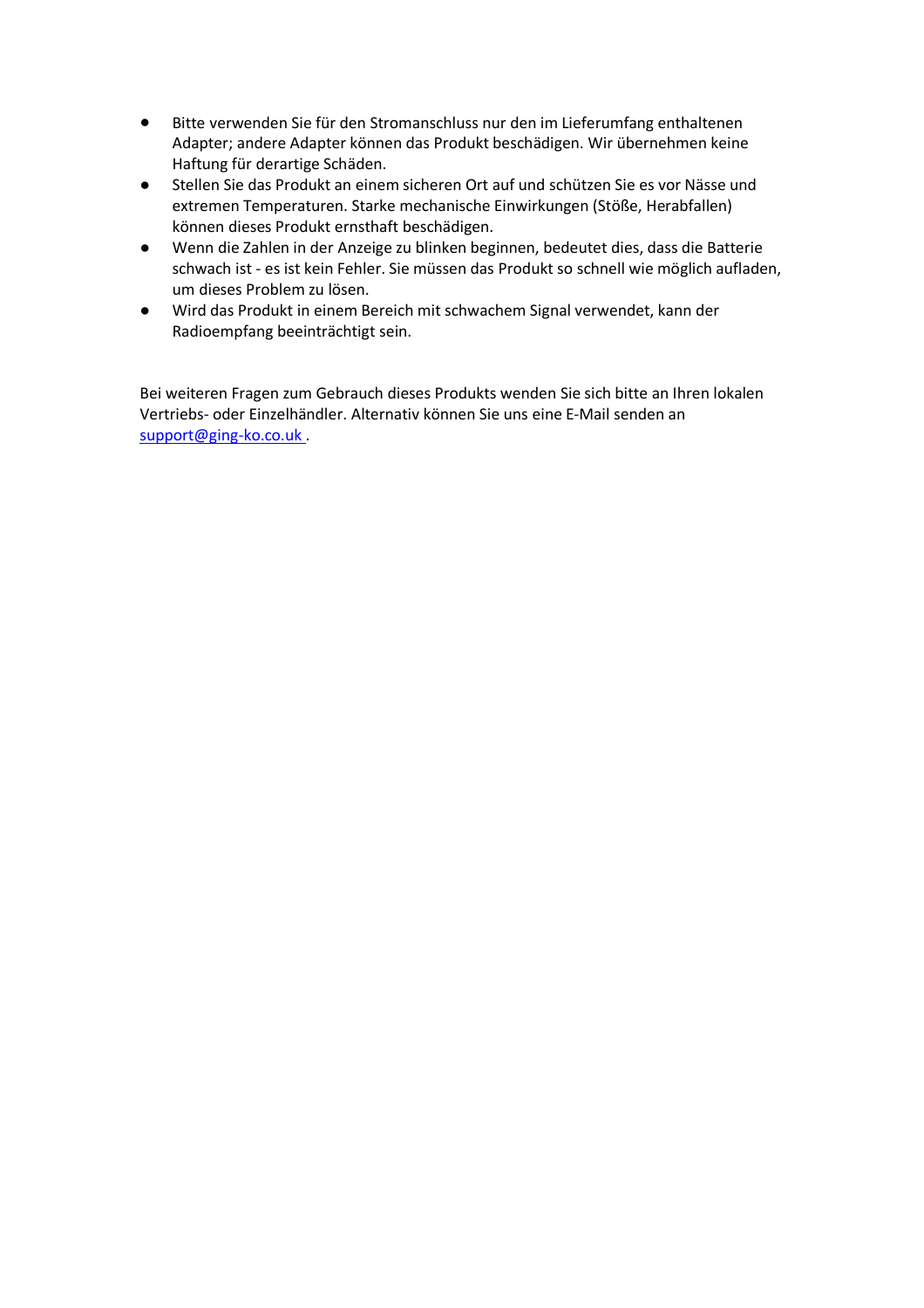# **FRANÇAIS**

# **INSTALLATION**

- Sortez l'horloge et l'adaptateur secteur de l'emballage et mettez-les dans un endroit sûr.
- Appuyez le bouton  $\mathcal O$  pendant 3 à 5 secondes pour mettre l'horloge en marche. L'affichage LED doit instantanément s'allumer sur la face avant de l'horloge.
- S'il n'y a pasd'affichage, veuillez brancher l'adaptateur secteur au point CC à l'arrière de l'horloge pour la recharger. Pendant la recharge, le voyant à côté du point CC doit être rouge et passer au vert quand elle est complètement rechargée. Le temps de recharge doit prendre de 3 à 4 heures.
- Ensuite, veuillez maintenir le bouton ON/OFF enfoncé pour allumer l'affichage de l'horloge et passez aux instructions de réglage pour régler votre Radio Click Clock.

# **INFORMATIONS SUR LA CHARGE / RECHARGE DE LA BATTERIE INTÉGRÉE**

- L'horloge a été initialement complètement chargée, mais vous pourriez avoir besoin de la recharger à nouveau avant votre première utilisation. La batterie devrait durer environ 7 à 10 jours si l'horloge est en mode d'affichage permanent et environ 3 mois en mode d'affichage activé par le son. Cependant, lorsque la radio est en cours d'utilisation, la batterie dure environ 5 à 7 heures, mais cela dépend aussi du volume de la radio pendant son fonctionnement.
- L'affichage LED s'affaiblit ou les chiffres-LED peuvent commencer à clignoter lorsque la radio est en marche, ce qui signifie que la batterie est faible et que vous aurez besoin de recharger l'horloge dès que possible.
- Pour recharger l'horloge, veuillez utiliser uniquement l'adaptateur CA/CC fourni avec l'horloge.
- Le temps de charge peut prendre jusqu'à 3 ou 4 heures. Vous devrez peut-être retirer le chargeur si vous voulez que la batterie seulement alimente l'appareil quand elle est complètement rechargée.
- Vous pouvez également utiliser l'adaptateur de recharge CC pour alimenter l'horloge et vous pouvez laisser l'adaptateur branché en permanence. Lorsque l'horloge est branchée en permanence, elle est alimentée par l'adaptateur à la place de la batterie et lorsque l'adaptateur est enlevé, elle est alimentée par la batterie au lithium rechargeable intégrée.
- Nous vous conseillons vivement de régler l'horloge sur l'activation sonore de l'affichage si elle est alimentée par la batterie, de sorte que la batterie dure beaucoup plus longtemps qu'avec le réglage de l'affichage permanent.

# **PRÉSENTATION DES SYMBOLES DES BOUTONS D'UTLISATION**

- **SET :** Accès au mode réglage
- **+ :** Augmentation du chiffre en mode réglage.
- **- :** Réduction du chiffre en mode réglage.
- **T/S :** Activation et désactivation de la fonction tactile ou sonore<br><sup>(1)</sup> **:** Activation des paramètres de l'alarme
- <sup>(1)</sup> : Activation des paramètres de l'alarme<br>(<sup>1</sup>) · Met l'annareil en marche ou à l'arrêt
- **:** Met l'appareil en marche ou à l'arrêt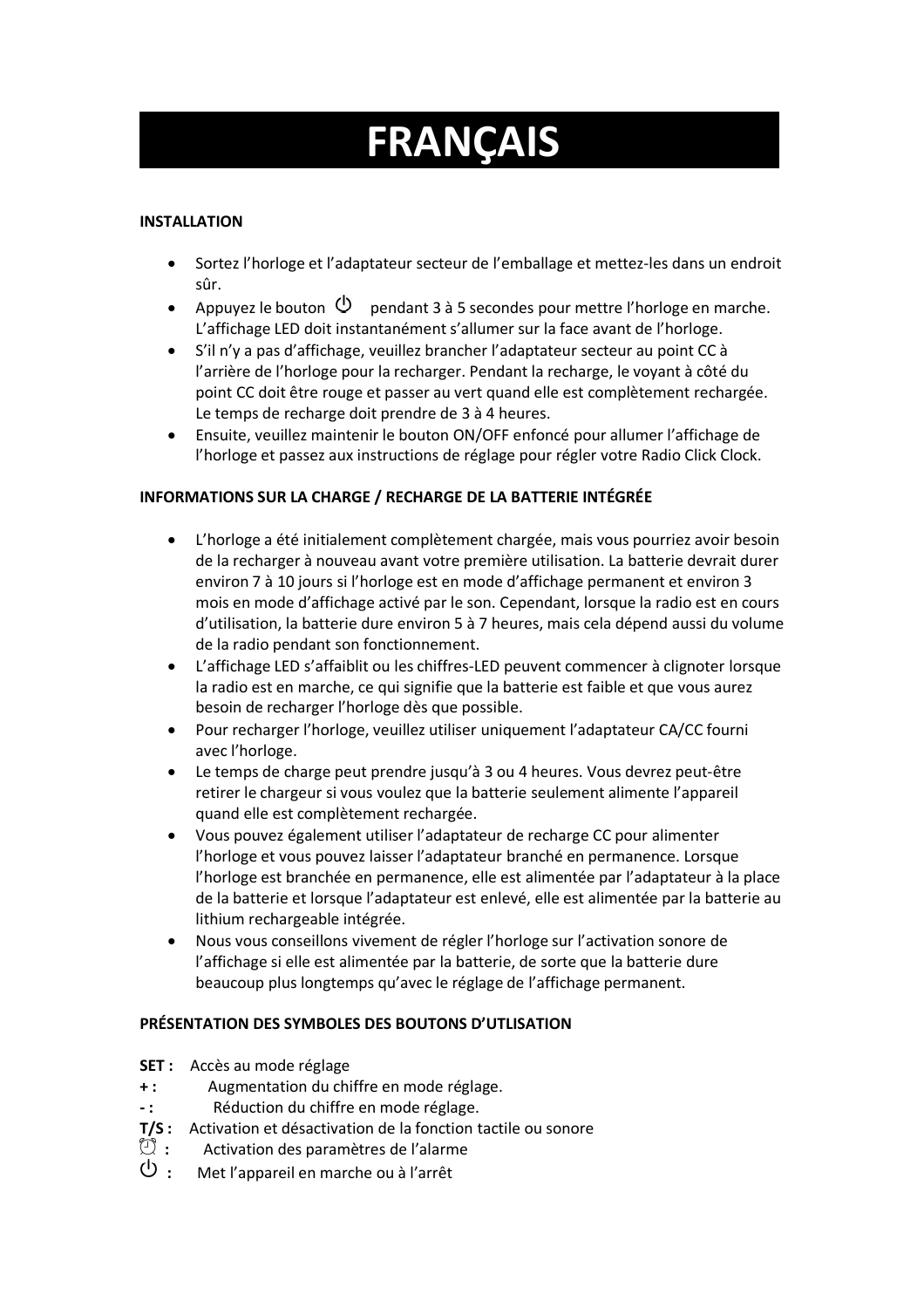#### **INSTRUCTIONS RELATIVES À L'ÉCRAN**



#### **INSTRUCTIONS DE RÉGLAGE DE L'ANNÉE, DE LA DATE ET DE L'HEURE**

L'horloge vous mènera à travers tous ces réglages dans cet ordre. Malheureusement, l'horloge ne vous permet pas de passer ces paramètres.

NOTE : Si vous ne sélectionnez rien pendant plus de 20 secondes, l'horloge quitte le mode réglage et revient à l'affichage normal.

- Appuyez le bouton **SET** et maintenez-le enfoncé pendant 3 à 5 secondes pour accéder au mode réglage
- Lorsque l'**ANNÉE** clignote, appuyez sur **+** ou **-** pour changer l'**ANNÉE**, puis appuyez sur **SET** pour confirmer.
- Lorsque le **MOIS** clignote, appuyez sur **+** ou **-** pour changer le **MOIS**, puis appuyez sur **SET** pour confirmer.
- Quand le **JOUR** clignote, appuyez sur **+** ou **-** pour changer le **JOUR**, puis appuyez sur **SET** pour confirmer.
- Lorsque l'**HEURE** clignote, appuyez sur **+** ou **-** pour changer l'**HEURE**, puis appuyez sur **SET** pour confirmer.
- Lorsque les **MINUTES** clignotent, appuyez sur **+** ou **-** pour changer les **MINUTES**, puis appuyez sur **SET** pour confirmer le réglage de l'horloge au format 24/12 heures.
- Enfin, l'horloge vous donnera la possibilité de choisir entre 24h et 12h. Pour choisir un format horaire, appuyez sur + ou - pour sélectionner une des deux options, puis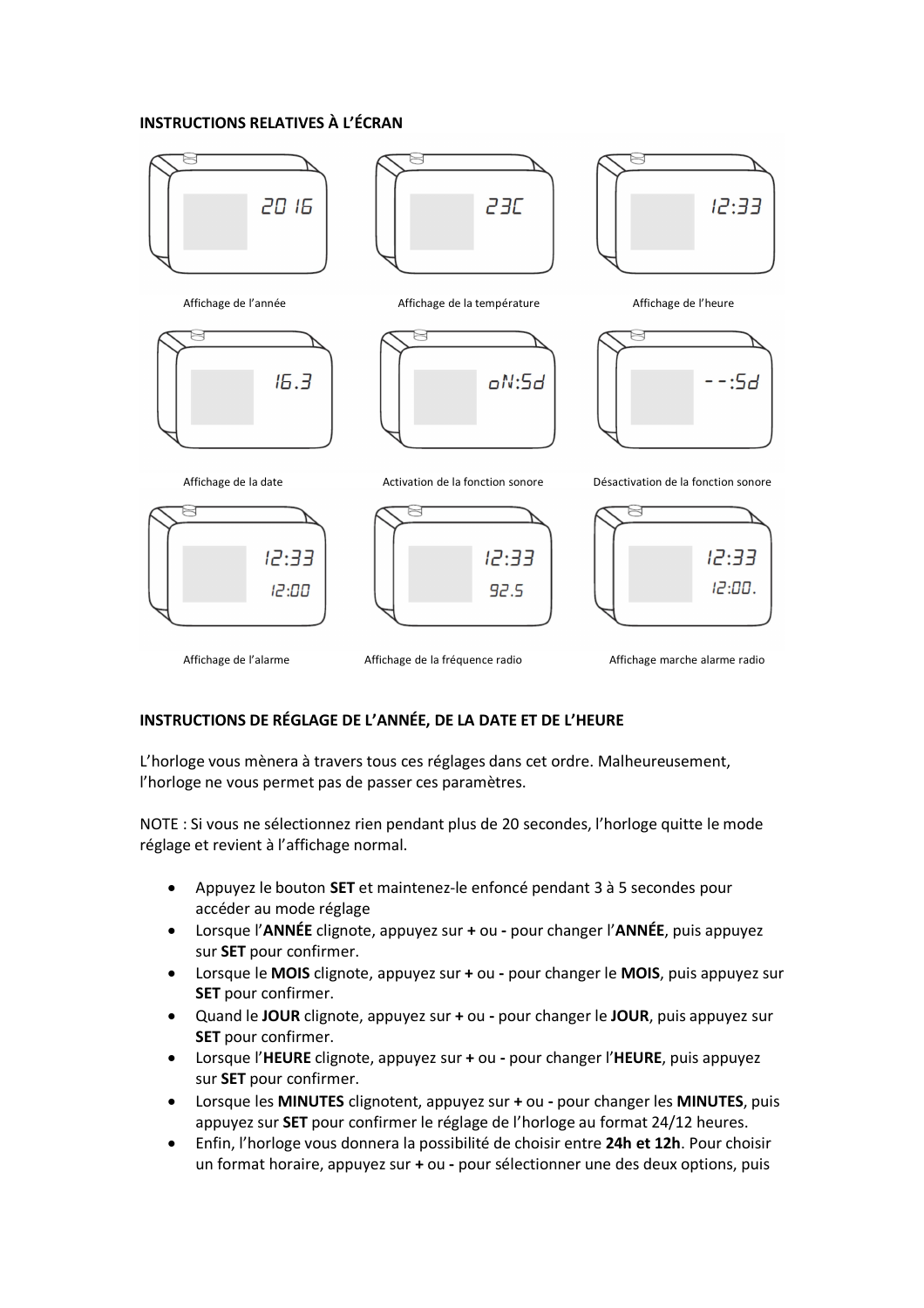appuyez sur **SET** pour confirmer et l'horloge sauvegardera tous vos réglages et quittera ce mode.

#### **INSTRUCTIONS DE RÉGLAGE DE L'ALARME**

L'alarme a été initialement désactivée comme paramètre par défaut. Pour configurer votre alarme, veuillez suivre les instructions ci-dessous.

NOTE : Si vous ne sélectionnez rien pendant plus de 20 secondes, l'horloge quitte le mode réglage et revient à l'affichage normal.

- Maintenez le bouton  $\mathbb{C}^3$  enfoncé pendant 3 secondes afin d'activer les paramètres de l'**ALARME** et la section alarme de l'écran affiche d'abord 8:00 (soit l'heure d'alarme par défaut une fois que le réglage de l'alarme a été activé).
- Appuyez sur le bouton **ALARM** et l'**HEURE** se metà clignoter, puis appuyez sur + ou pour changer l'**HEURE** et appuyez sur **SET** pour confirmer.
- Lorsque les **MINUTES** clignotent, appuyez sur **+** ou **-** pour changer les **MINUTES**, puis appuyez sur **SET** pour confirmer.
- L'horloge vous donne alors une option à choisir : « **-Fb-/-bb-**». **-Fb- :** Alarme radio (l'alarme se déclenche avec la radio) **-bb- :** Alarme sonnerie (l'alarme se déclenche avec un bip sonore)
- Si vous voulez que l'alarme vous réveille avec la radio, appuyez sur **+** ou **-** pour sélectionner « **-Fb** » et appuyez sur SET pour confirmer, ou bien pour que l'alarme vous réveille avec un « bip », appuyez sur **+** ou **-** pour choisir « **-bb-** » et appuyez sur **SET** pour confirmer.
- L'heure d'alarme réglée s'affiche en bas à droite et à l'avant de l'horloge et un point sera visible au coin en bas à droite de l'heure d'alarme si vous choisissez d'être réveillé par la radio.

# **INSTRUCTIONS DE RÉGLAGE DE L'AFFICHAGE PAR ACTIVATION TACTILE / SONORE ET PERMANENT**

La fonction d'activation sonore peut être désactivée, de sorte que l'heure s'affiche en continu sans s'éteindre, mais l'activation de cette fonction permet d'économiser de l'énergie. L'horloge peut également être configurée pour afficher l'heure seulement, sans alterner avec la date et la température.

- Pour activer la fonction d'activation sonore, appuyez sur le bouton T/S et choisissez entre les deux options :
	- -**:Sd** =Activation sonore **activée**
	- **oN:Sd** =Activation sonore **désactivée**
- Pour régler l'horloge sur l'affichage permanente de l'heure, appuyez sur le bouton **T/S** et maintenez-le enfoncé lorsque l'horloge n'est pas dans un mode de réglage, jusqu'à ce que vous entendiez un bip. Pour le remettre à l'affichage alterné, appuyez de nouveau sur le bouton et maintenez-le enfoncé.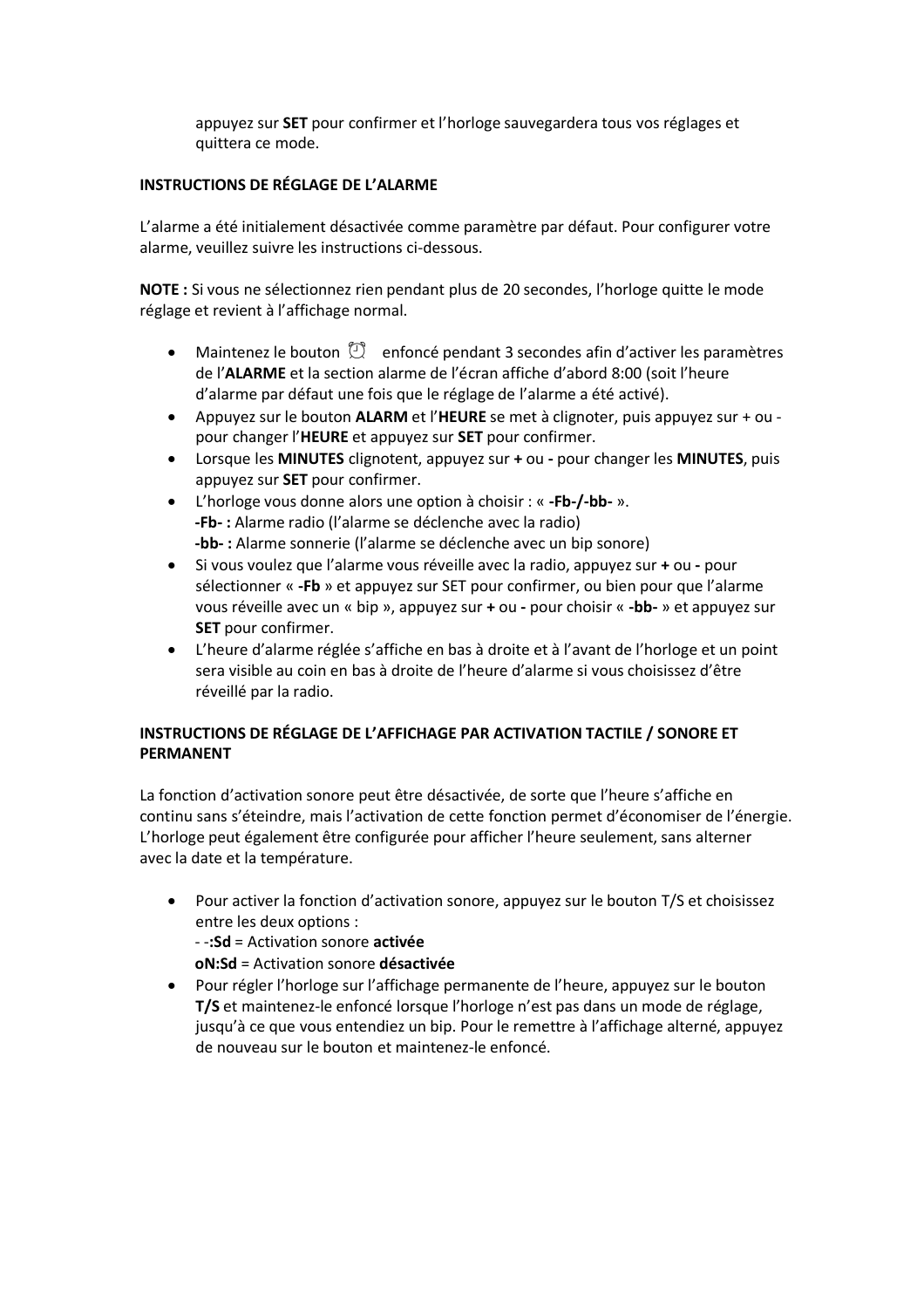#### **INSTRUCTIONS D'UTILISATION DE LA RADIO**

La radio peut être activée si l'horloge a été activée, donc assurez-vous d'activer l'affichage de l'horloge avant l'opération ci-dessous.

- Pour activer la radio, appuyez sur le bouton en aluminium situé en haut à gauche de la radio et maintenez-le enfoncé pendant 3 à 5 secondes. La fréquence radio se met en marche en remplacement de l'affichage de l'heure d'alarme (si vous en avez réglé une).
- Appuyez une fois sur le bouton en aluminium pour régler automatiquement les canaux radio.
- Appuyez rapidement deux fois sur le bouton en aluminium pour activer la recherche manuelle et lorsque la fréquence clignote. Tournez la molette dans le senshoraire et anti-horaire pour changer la fréquence afin de rechercher votre canal préféré. Lorsque vous avez terminé le réglage, appuyez une fois sur le bouton en aluminium pour quitter le mode de recherche manuelle.
- Pour une meilleure réception, vous aurez peut-être besoin de tirer doucement l'antenne située à l'arrière de la radio. Quand vous voyez l'antenne rouge, cela indique que vous ne devez pas tirer davantage.



# **FONCTIONNEMENT DE LA COMMANDE DU VOLUME**

- Tournez le bouton d'aluminium dans le senshoraire ou anti-horaire pour augmenter ou réduire le volume de la radio - quand vous le faites, les chiffres du volume (entre 00 et 10) apparaissent à la place de la fréquence, maisl'affichage revientà la fréquence sous 3 secondes si aucune opération supplémentaire n'a été détectée sur le volume.
- 00 représente le volume le plus faible (sourdine) et 10 le plus élevé.





# **INSTRUCTIONS POUR LA FONCTION RÉPÉTITION**

- Appuyez une fois sur le bouton en aluminium pour répéter l'alarme et deux fois pour l'arrêter.
- Lorsque l'alarme se déclenche avec la sonnerie, elle sonne pendant 1 minute avant de passerautomatiquement en mode répétition.
- Lorsque l'alarme se déclenche avec la radio, elle fonctionne pendant 10 minutes avant de passer automatiquement en mode répétition.
- Il y a un intervalle de 5 minutes entre chaque répétition.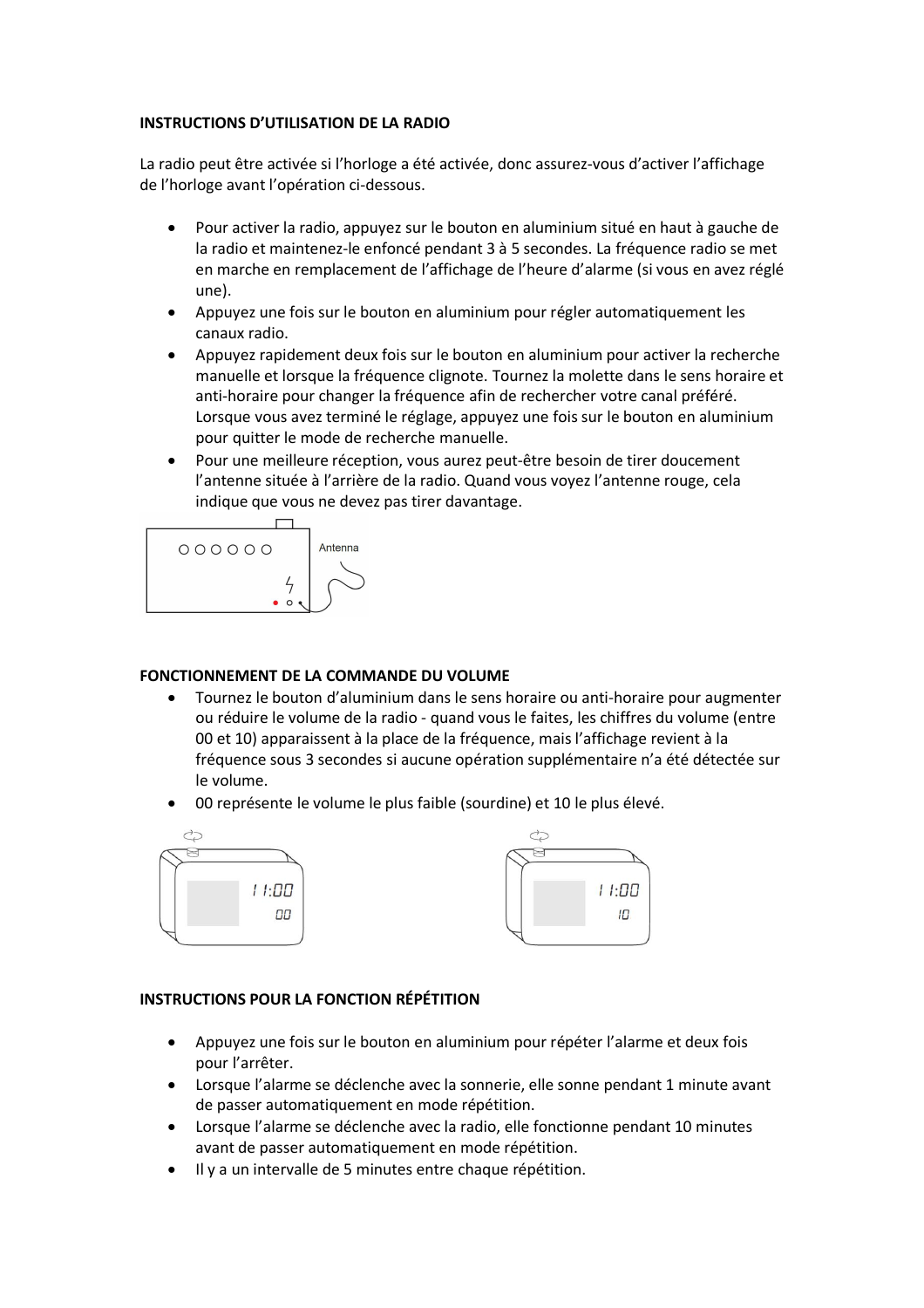L'alarme peut être répétée 5 fois au total, puis elle s'arrête.

#### **INFORMATIONS IMPORTANTES RELATIVES À L'ENTRETIEN DE L'APPAREIL**

- Cet appareil est fabriqué en bois. Veuillez le conserver dans un endroit sec et le nettoyer si nécessaire avec un chiffon doux et humide.
- Veuillez utiliser uniquement l'adaptateur fourni avec l'horloge pour l'alimenter. Si un autre adaptateur avec la mauvaise puissance de sortie est utilisé sur cette horloge, cela peut endommager l'horloge et ne sera pas couvert par la garantie du fabricant.
- Placez cet objet dans un endroit sûr, à l'abri de la chaleur élevée ou de zones humides. Des chocs violents ou des chutes peuvent sérieusement endommager cet appareil.
- Lorsqu'un ou plusieurs chiffres de l'affichage commencent à clignoter, cela signifie que la batterie est faible, il ne s'agit pas d'un dysfonctionnement. Vous devez la recharger dès que possible afin de résoudre ce problème.
- Une mauvaise réception du signal radio peut se produire si l'appareil est utilisé dans une zone de signal faible.

Si vous avez d'autres questions sur la façon d'utiliser cet appareil, veuillez contacter votre distributeur ou revendeur local. Sinon, vous pouvez nous envoyer un e-mail via [support@ging-ko.co.uk](mailto:support@ging-ko.co.uk).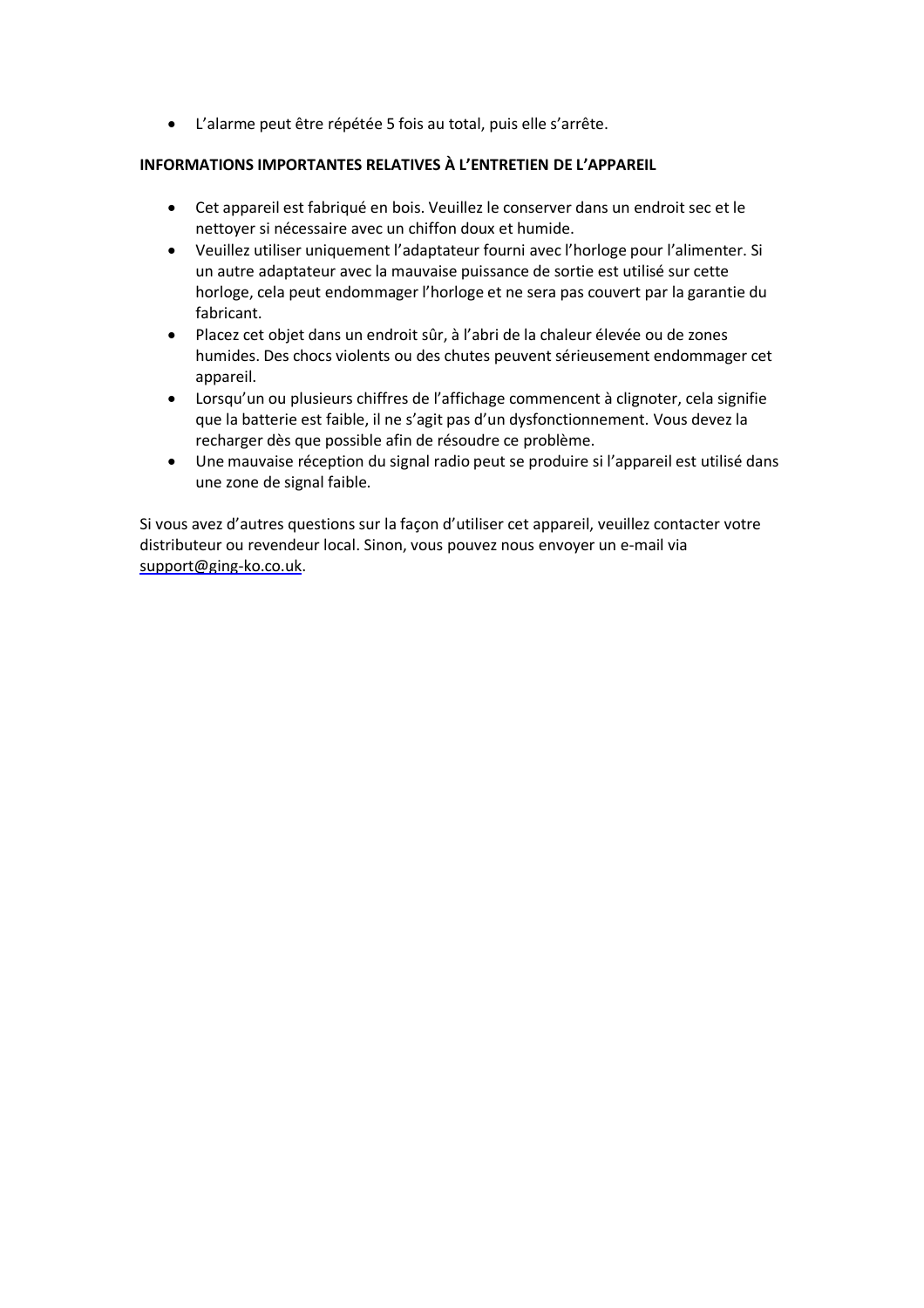# **ESPAÑOL**

# **INSTALACIÓN**

- Tome el reloj y el adaptador de enchufe de pared del paquete y colóquelos en un lugar seguro.
- **•** Presione el botón  $\bigcirc$  (encendido/apagado) de 3 a 5 segundos para encender el reloj; la pantalla LED deberá encenderse inmediatamente en el frente del reloj.
- Si no se enciende la pantalla, conecte el adaptador de enchufe de pared al punto de CC en la parte de atrás del reloj para recargarlo. Mientras se está cargando, la luz LED al lado del punto de CC debe estar roja y cambiará a verde cuando esté completamente recargado. El tiempo de carga es de entre 3 y 4 horas.
- Después, presione el botón ON/OFF para encender la pantalla del reloj y vaya a las instrucciones de configuración para configurar su Radio Click Clock.

# **CARGA DEL RELOJ/INFORMACIÓN SOBRE LA BATERÍA RECARGABLE INCORPORADA**

- El reloj ha sido cargado por completo, pero es posible que deba recargarlo nuevamente antes de usarlo por primera vez. La batería debe durar entre 7 y 10 días si el reloj está permanentemente en modo de visualización y unos 3 meses si está en modo de visualización de activación por sonido. Sin embargo, cuando laradio está en uso, la batería dura entre 5 y 7 horas, pero esto depende también del volumen de la radio mientras está funcionando.
- Si la pantalla LED se oscurece o los números LED comienzan a titilar cuando laradio está encendida, esto que significa que la batería está baja y deberá recargar el reloj a la brevedad posible.
- Utilice solamente el adaptador de CC/CA incluido con el reloj para cargarlo.
- Cargar la batería puede llevar entre 3 y 4 horas. Puede ser necesario quitar el cargador si desea que solo labatería suministre energía al producto cuando está completamente cargado.
- También puede usar el adaptador de CC para suministrar energía al reloj y dejarlo enchufado permanentemente. Cuando el reloj está permanentemente enchufado, tomará energía eléctrica del adaptador de enchufe en lugar de la batería y, cuando haya quitado el adaptador, entonces tomará la energía eléctrica de la batería de litio recargable incorporada.
- Se recomienda ampliamente configurar el reloj con pantalla de activación por sonido si el suministro de energía es a batería, así la batería durará mucho más tiempo que si la configuración es de pantalla permanente.

# **INTRODUCCIÓN A LOS SÍMBOLOS DE LOS BOTONES DE FUNCIONAMIENTO**

**SET:** Para acceder al modo de configuración

- **+** : Para subir el número en modo de configuración.
- : Para bajar el número en modo de configuración.
- **T/S:** Para activar y para desactivar la función táctil o de sonido
- $\mathbb{C}$  : Para activar las configuraciones de la alarma
- **:** Enciende y apaga el producto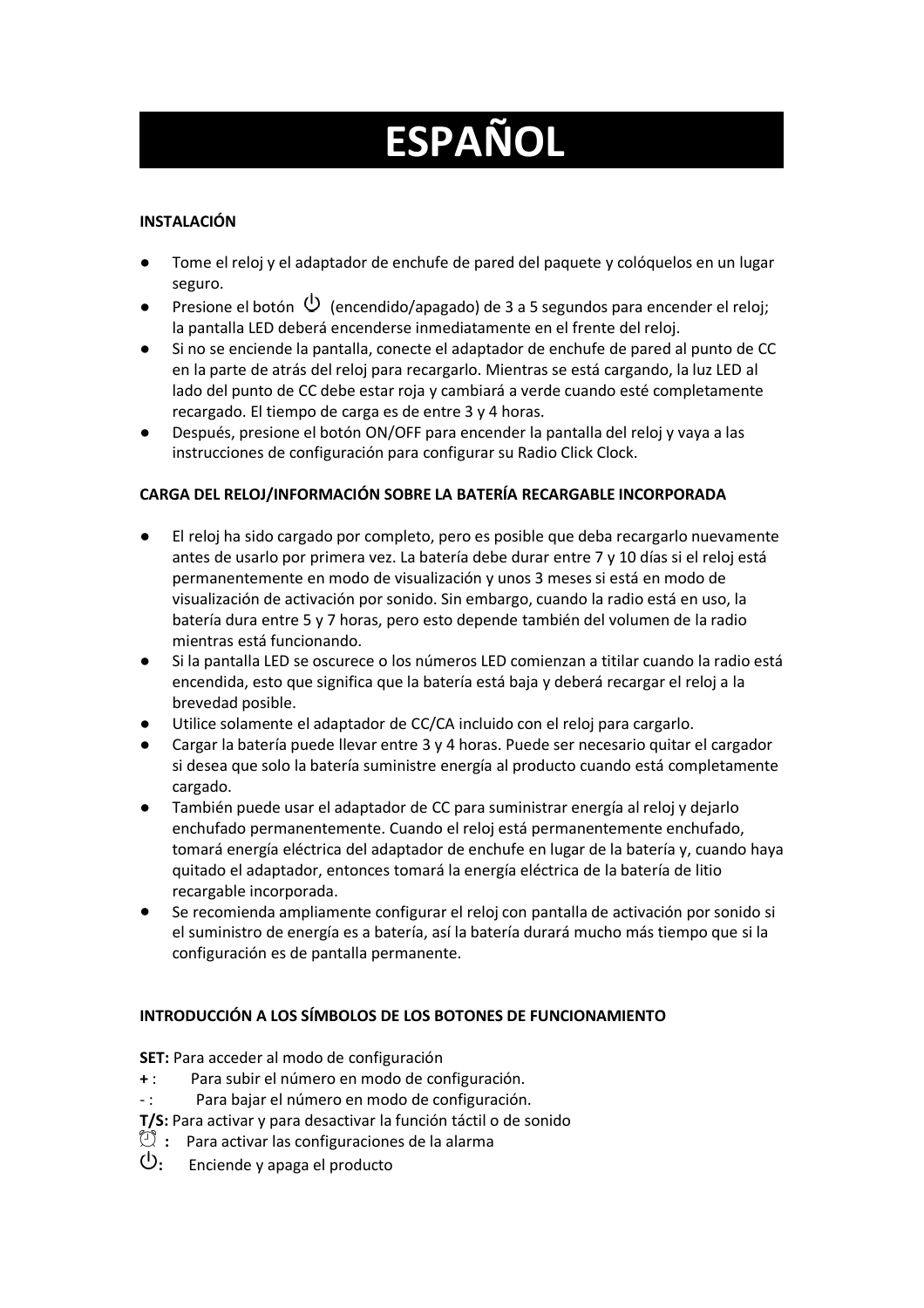#### **INSTRUCCIONES PARA LA VISUALIZACIÓN EN PANTALLA**



Pantalla de alarma visible Pantalla de frecuencia de radio visible Pantalla de alarma de radio ON (encendida)

#### **INSTRUCCIONES PARA CONFIGURAR AÑO, FECHA Y HORA**

El reloj lo hará pasar por estas configuraciones en este orden. Desafortunadamente, el reloj no le permitirá saltar estas configuraciones.

NOTA: Si usted no selecciona nada durante más de 20 segundos, el reloj saldrá del modo de configuración y volverá a la pantalla regular.

- Presione y mantenga presionado **SET** de 3 a 5 segundos para acceder al modo de configuración.
- Cuando **YEAR (AÑO)** titile, presione **+** o**-** para cambiar el **AÑO** y después presione **SET** para confirmar.
- Cuando **MONTH (MES)** titile, presione **+** o**-** para cambiar el **MES** y después presione **SET** para confirmar.
- Cuando **DAY (DÍA)** titile, presione **+** o**-** para cambiar el **DÍA** y después presione **SET** para confirmar.
- Cuando **HOUR (HORA)** titile, presione **+** o**-** para cambiar la **HORA** y después presione **SET** para confirmar.
- Cuando **MINUTE (MINUTO)** titile, presione **+** o**-** para cambiar el **MINUTO** y después presione **SET** para confirmar la configuración de reloj de 12/24 horas.
- Por último, el reloj le dará la opción de elegir entre **24 horas** y **12 horas.** Para elegirun formato de hora, presione **+** o **-** para seleccionar entre las dos opciones y después presione **SET** para confirmar; el reloj guardará su configuración y saldrá del modo de configuración.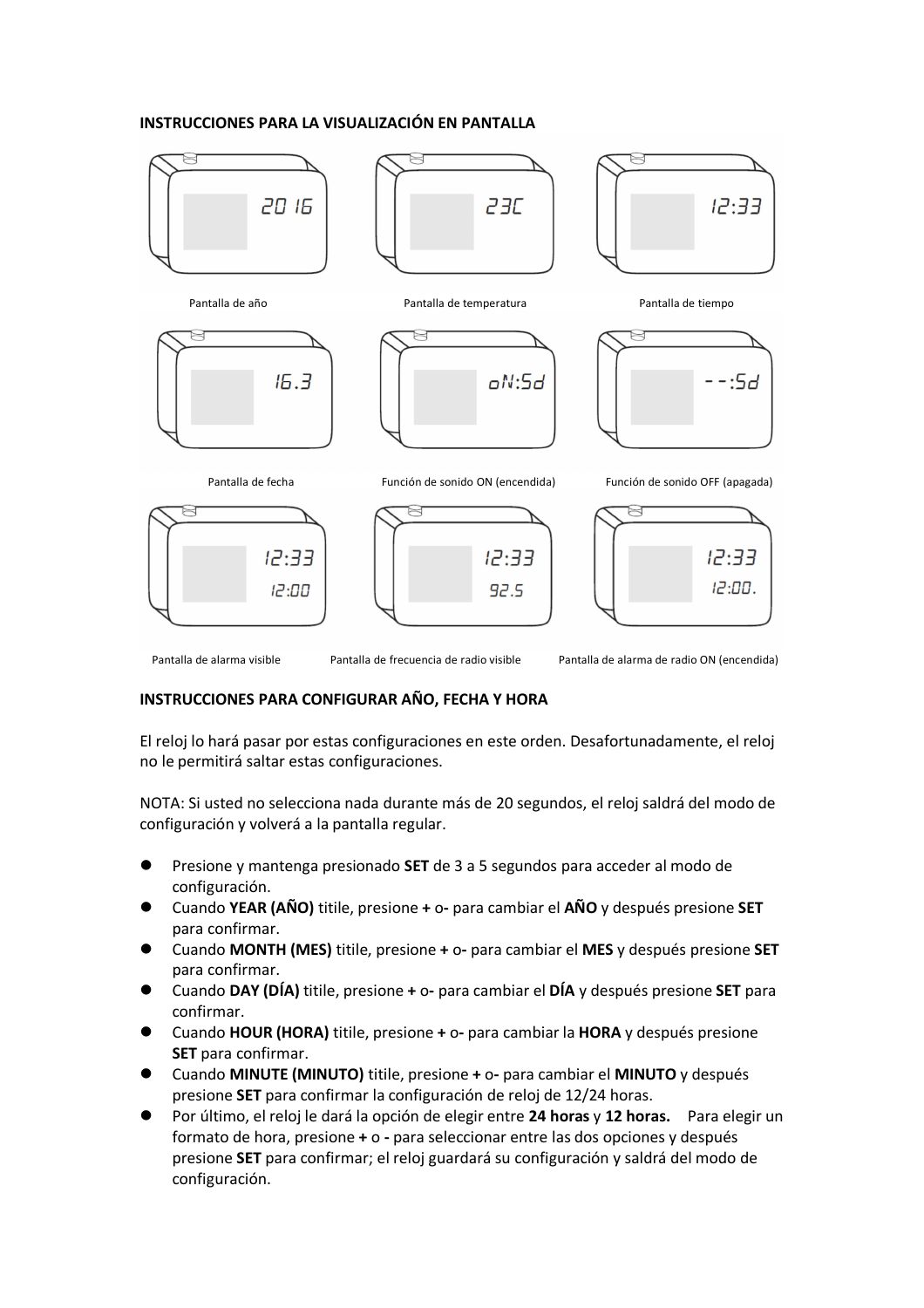#### **INSTRUCCIONES DE CONFIGURACIÓN DE LA ALARMA**

Inicialmente, como configuración predeterminada, la alarma está apagada. Siga estas instrucciones para configurar su alarma.

**NOTA:** Siusted no selecciona nada durante más de 20 segundos, el reloj saldrá del modo de configuración y volverá a la pantalla regular.

- **•** Presione el botón  $\mathbb{C}^{\dagger}$  durante 3 segundos para activar las configuraciones de la **ALARMA**; la sección de la pantalla de la hora de la alarma mostrará 8:00 primero (esta es la hora predeterminada de la alarma después de activar la configuración de la alarma).
- Presione el botón **ALARM** y la **HORA** comenzará a titilar, entonces presione **+** o **-** para cambiar la **HORA** y presione **SET** para confirmar.
- Cuando **MINUTE (MINUTO)** titile, presione **+** o **-** para cambiar el **MINUTO** y después presione **SET** para confirmar.
- Entonces, el reloj le dará la opción de elegir entre "**-Fb-/-bb-**".
	- **-Fb-** : Alarma de radio (la alarma se encenderá con la radio)
	- **-bb-**: Alarma de zumbador (la alarma se encenderá con un pitido)
- Para elegirque la alarma le despierte con la radio, presione **+** o **-** para seleccionar "**-Fb-**" y presione **SET** para confirmar o, para elegirque la alarma le despierte con un "pitido", presione **+** o **-** para elegir"**-bb-**" y después presione **SET** para confirmar.
- La hora de la alarma establecida aparecerá en el extremo inferior derecho y delantero del reloj y tendrá un punto en el extremo inferior derecho de la hora de la alarma si elige despertarse con la radio.

# **INSTRUCCIONES DE ACTIVACIÓN TÁCTIL/DE SONIDO Y CONFIGURACIÓN DE VISUALIZACIÓN DE PANTALLA PERMANENTE**

La función con sensor de sonido puede apagarse para que la hora se muestre continuamente, sin sonar, pero tener esta función encendida ahorrará energía. El reloj también se puede configurar para mostrar solo lahora, sin alternar entre la fecha y la temperatura.

- Para encender la función de activación de sonido, presione el botón **T/S** y seleccione entre estas dos opciones:
	- **- -:Sd** =Activación de sonido **ON** (ENCENDIDA)
	- **oN:Sd** =Activación de sonido **OFF** (APAGADA)
- Para configurar el reloj en pantalla de tiempo permanente, presione y mantenga presionado el botón **T/S** cuando el reloj no esté en modo de configuración, hasta que escuche un pitido. Para volver a la pantalla de alternativas, presione y mantenga presionado este botón nuevamente.

#### **INSTRUCCIONES DE FUNCIONAMIENTO DE LA RADIO**

La radio puede encenderse si el reloj ha sido encendido, así que asegúrese de encender la pantalla del reloj antes de la siguiente operación.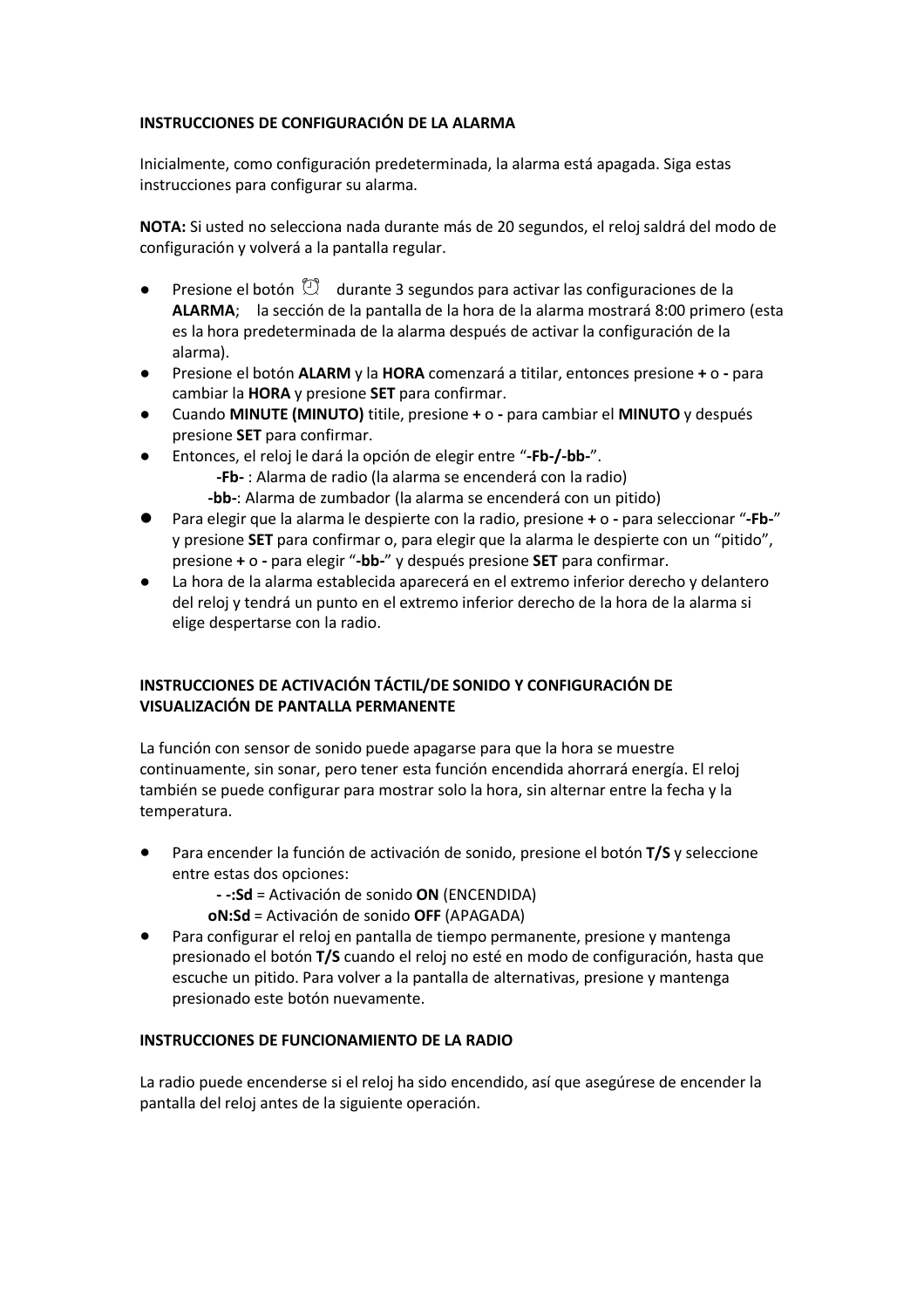- Para encender la radio, presione y mantenga presionado el botón de aluminio ubicado en el extremo superior izquierdo de la radio de 3 a 5 segundos. La frecuencia de la radio se encenderá en lugar de la pantalla de tiempo (si ha configurado una).
- Presione el botón de aluminio una vez para sintonizar automáticamente canales de radio.
- Presione el botón de aluminio dos veces rápidamente para activar la sintonía manual y cuando la frecuencia titila. Gire el dial en el sentido de las agujas del reloj y en el sentido contrario para cambiar la frecuencia y buscar su canal preferido. Al finalizar la sintonía, presione el botón de aluminio una vez para salir del modo de sintonía manual
- Puede ser necesario extender con suavidad la antena ubicada en la parte trasera de la radio para una mejor conexión. Si aparece el color rojo en la antena, esto significa que no debe tirar más de ella.



#### **FUNCIONAMIENTO DEL CONTROL DE VOLUMEN**

- Girar el botón de aluminio en el sentido de lasagujas del reloj o en el sentido contrario subirá o bajará el volumen de la radio; los números del volumen (entre 00 y 10) aparecerán en lugar de la frecuencia al hacerlo, pero la pantalla de frecuencia volverá a aparecer en 3 segundos sino se detecta ninguna otra operación relacionada con el volumen.
- 00 es el volumen más bajo (silencio) y 10 es el más alto.





# **INSTRUCCIONES DE LA FUNCIÓN DE REPETICIÓN (SNOOZE)**

- Presione el botón de aluminio una vez para repetir y dos veces para detener.
- Cuando la alarma se activa con el zumbador, sonará durante 1 minuto antes de pasar a repetición automáticamente.
- Cuando la alarma se activa con la radio, sonará durante 10 minutos antes de pasar a repetición automáticamente.
- Hay 5 minutos entre cada intervalo de repetición.
- El reloj puede repetir 5 veces en total, y después se detendrá.

#### **INFORMACIÓN IMPORTANTE SOBRE EL CUIDADO DEL PRODUCTO**

Este producto está fabricado con madera. Manténgalo en un lugar seco y, en caso necesario, límpielo con un trapo húmedo suave.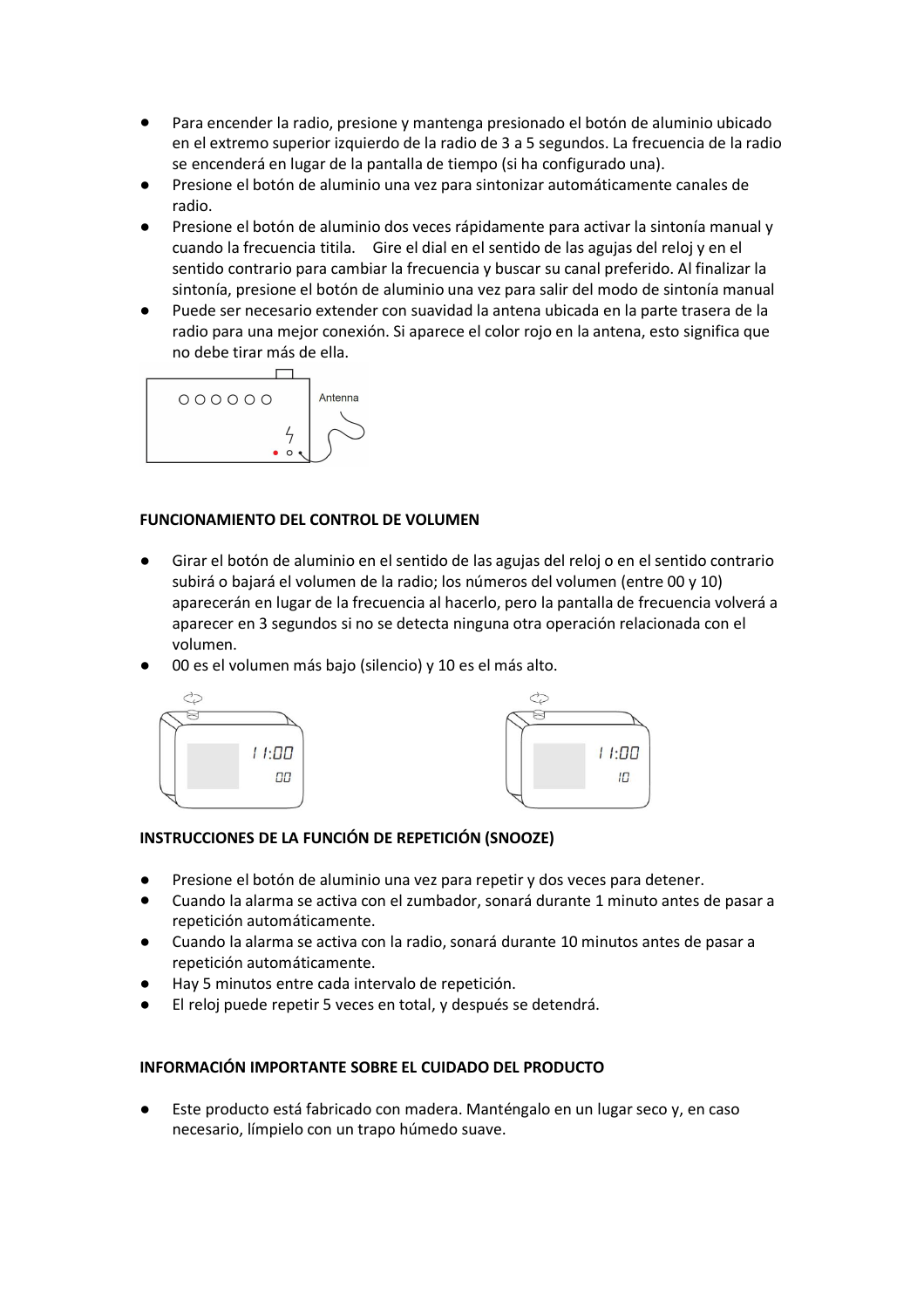- Use solo el adaptador proporcionado con el reloj para suministrar energía eléctrica al producto; si utiliza otro adaptador con capacidad nominal incorrecta con este reloj, puede dañarlo y esto no estará cubierto por la garantía del fabricante.
- Coloque este producto en un lugar seguro y manténgalo lejos del calor extremo o de lugares mojados. Los golpes o las caídas pronunciadas pueden provocar un gran daño a este producto.
- Cuando el número o los números de la pantalla comienzan a titilar, significa que la batería está baja, no que hay un fallo. Deberá recargarla a la brevedad posible para solucionar esto.
- Puede haber una mala conexión de la señal de radio si el producto se usa en un área con mala señal.

Si tiene otras preguntas sobre cómo usar el producto, contáctese con su distribuidor local o con el vendedor. Alternativamente, puede enviarnos un correo electrónico a: [support@ging](mailto:support@ging-ko.co.uk) [ko.co.uk.](mailto:support@ging-ko.co.uk)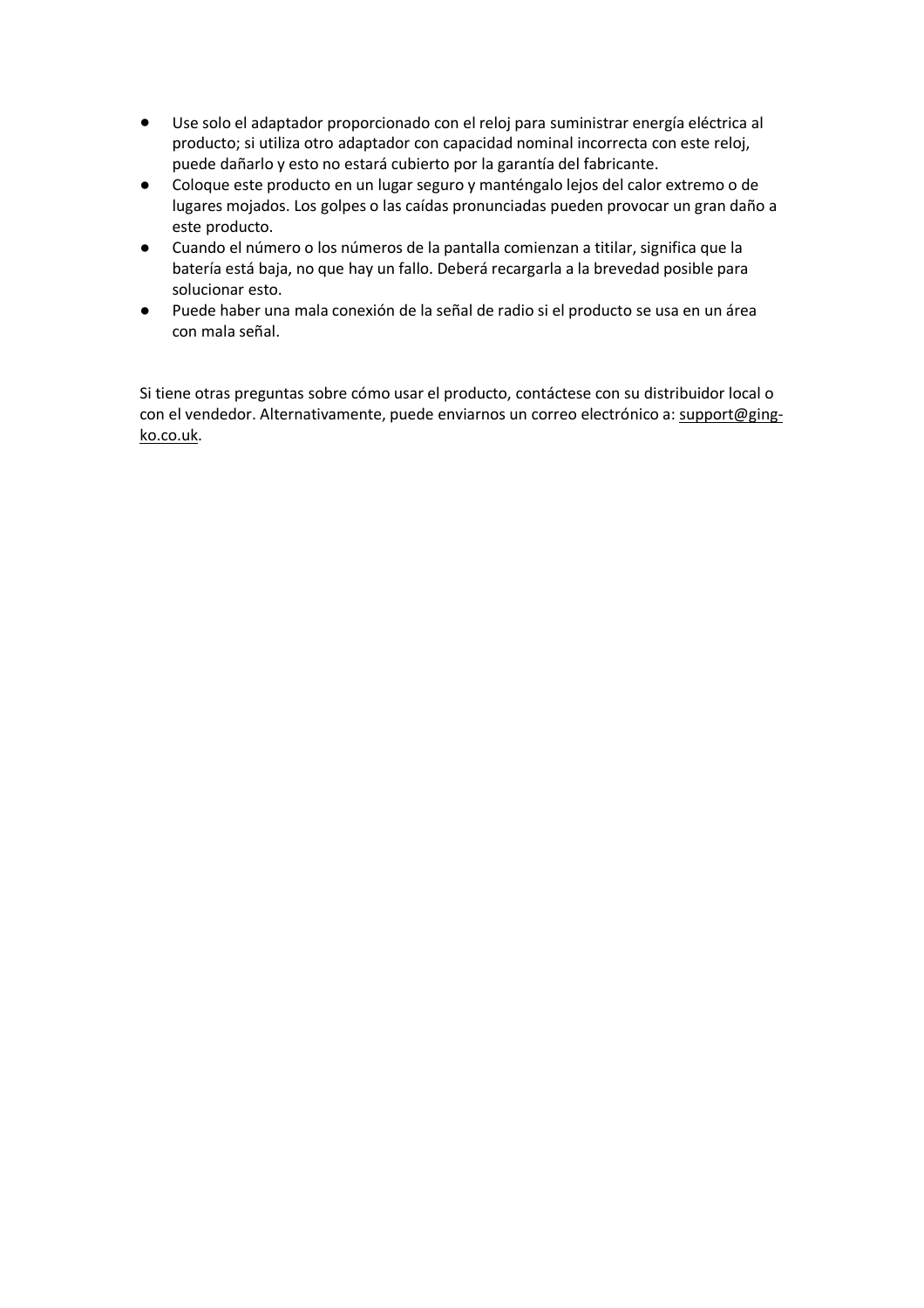# **ITALIANO**

# **INSTALLAZIONE**

- Estrarre dall'imballaggio l'orologio e l'adattatore a parete e appoggiateli in un posto sicuro.
- **•** Tenere premuto il tasto  $\bigcirc$  per 3-5 secondi per accendere l'orologio, il display LED dovrebbe accendersi immediatamente sul lato anteriore dell'orologio.
- Se il display non si accende, collegare l'adattatore a parete alla connessione CC sul retro dell'orologio per ricaricarlo. Durante la carica, il LED che si trova di fianco al punto di connessione CC dovrebbe illuminarsi in rosso e diventerà verde a carica completata. Il tempo di ricarica sarà di 3-4 ore.
- Tenere quindi premuto il tasto ON/OFF per accendere il display dell'orologio e passare alle istruzioni di configurazione dell'orologio Radio Click Clock.

# **RICARICA DELL'OROLOGIO/INFORMAZIONI SULLA BATTERIA RICARICABILE INTEGRATA**

- L'orologio è stato portato a carica completa in fabbrica ma potrebbe essere necessario caricarlo nuovamente prima di utilizzarlo per la prima volta. La batteria durerà 7-10 giorni circa se l'orologio rimane in modalità display permanente e circa 3 mesi in modalità di attivazione sonora del display. Tuttavia, mentre è in uso la radio, la batteria durerà circa 5-7 ore, ma tale durata dipende anche dal volume della radio durante la riproduzione.
- Il display LED emetterà una luce più soffusa oppure i numeri LED potrebbero iniziare a lampeggiare quando la radio è accesa e ciò significa che la batteria è quasi scarica e che è necessario ricaricare l'orologio il prima possibile.
- Utilizzare esclusivamente l'adattatore CC/CA fornito con l'orologio per la sua ricarica.
- Il tempo di ricarica può raggiungere le 3-4 ore. È necessario rimuovere il caricabatteria se si desidera che il prodotto venga alimentato dalla sola batteria quando è completamente carica.
- È inoltre possibile utilizzare l'adattatore per ricarica CC per alimentare l'orologio ed è possibile lasciare l'adattatore costantemente inserito. Quando l'orologio è costantemente collegato, verrà alimentato dall'adattatore a parete anziché dalla batteria, mentre quando l'adattatore viene rimosso, verrà alimentato dalla batteria ricaricabile al litio integrata.
- Si consiglia caldamente di impostare l'orologio sulla modalità diattivazione sonora se viene alimentato dalla batteria, in tal modo labatteria durerà molto più a lungo rispetto alla modalità di display permanente.

# **INTRODUZIONE AI SIMBOLI DEI PULSANTI**

- **SET:** Consente di accedere alle impostazioni.
- **+:** Per passare scorrere verso l'alto in modalità impostazioni.
- -: Perscorrere verso il basso in modalità impostazioni.
- **T/S:** Per attivare o disattivare la funzione di attivazione con tocco o sonora.<br>① Per attivare le impostazioni della sveglia.
- <sup>(1)</sup> : Per attivare le impostazioni della sveglia.<br>(<sup>1</sup>): Accende o spegne il prodotto.
- **:** Accende o spegne il prodotto.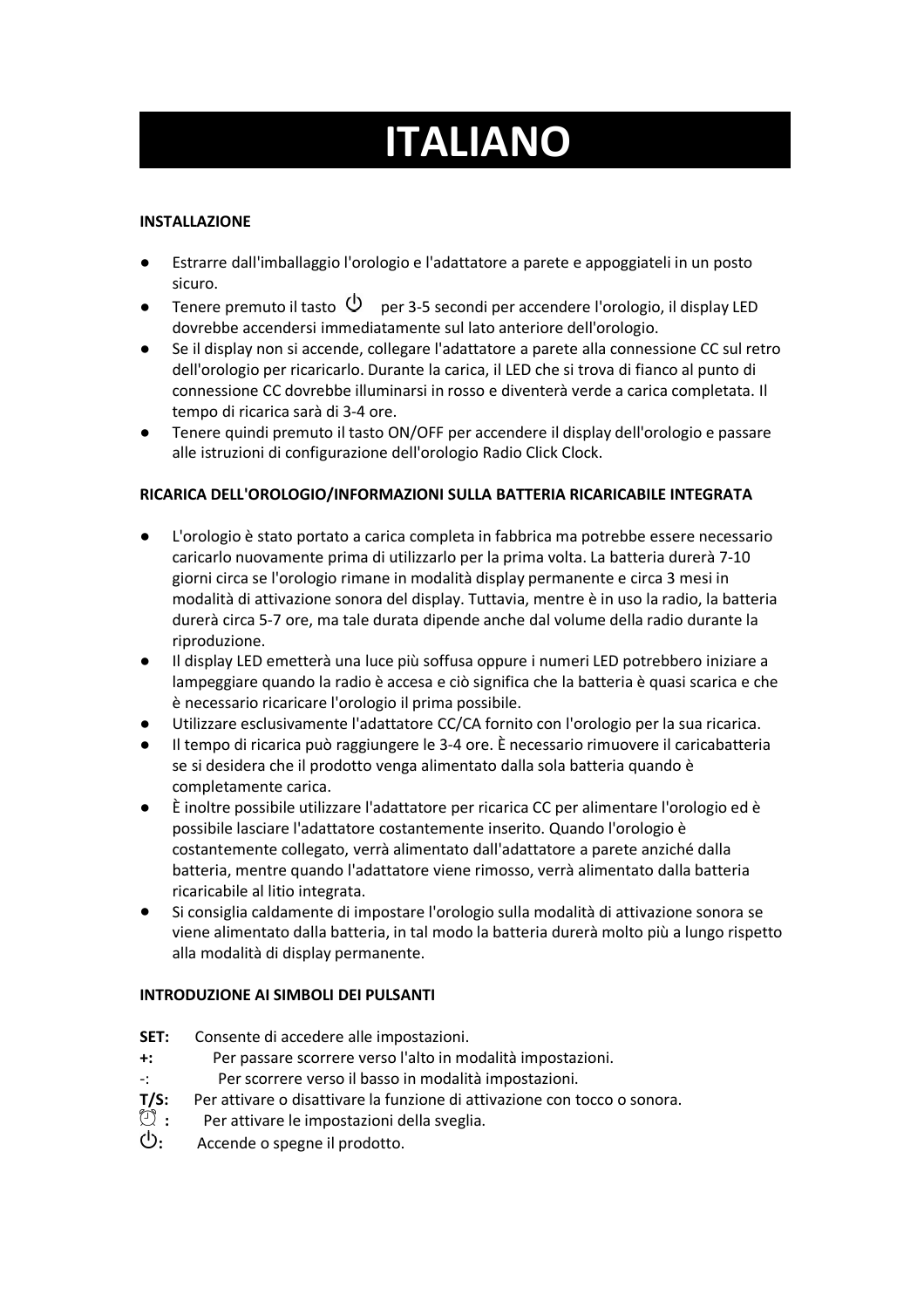#### **ISTRUZIONI PER IL DISPLAY**



Visualizzazione sveglia su schermo Visualizzazione frequenza radio su schermo Visualizzazione sveglia radio ON

#### **ISTRUZIONI PER L'IMPOSTAZIONE DI ANNO, DATA e ORA**

L'orologio passerà da un'impostazione all'altra in questo ordine. Sfortunatamente, non è possibile ignorare tali impostazioni.

NOTA: Se non si effettua una selezione entro 20 secondi, l'orologio uscirà dalla modalità impostazioni e tornerà al display normale.

- Tenere premuto per 3-5 secondi il pulsante **SET** per accedere alla modalità impostazioni.
- Quando l'indicazione dell'**ANNO** lampeggia, selezionare **+** o **-** per modificare l'**ANNO** e quindi selezionare **SET** per confermare la selezione.
- Quando l'indicazione del **MESE** lampeggia, selezionare **+** o **-** permodificare il **MESE** e quindi selezionare **SET** per confermare la selezione.
- Quando l'indicazione del **GIORNO** lampeggia, selezionare **+** o **-** permodificare il **GIORNO** e quindi selezionare **SET** per confermare la selezione.
- Quando l'indicazione dell'**ORA** lampeggia, selezionare **+** o **-** per modificare l'**ORA** e quindi selezionare **SET** per confermare la selezione.
- Quando l'indicazione dei **MINUTI** lampeggia, selezionare **+** o **-** permodificare i **MINUTI** e quindi selezionare **SET** per confermare l'impostazione dell'orologio sul formato 24/12 ore.
- Infine, l'orologio chiederà di selezionare il formato **24H o 12H.** Perselezionare un formato orario, premere **+** o **-** per selezionare una delle due opzioni e quindi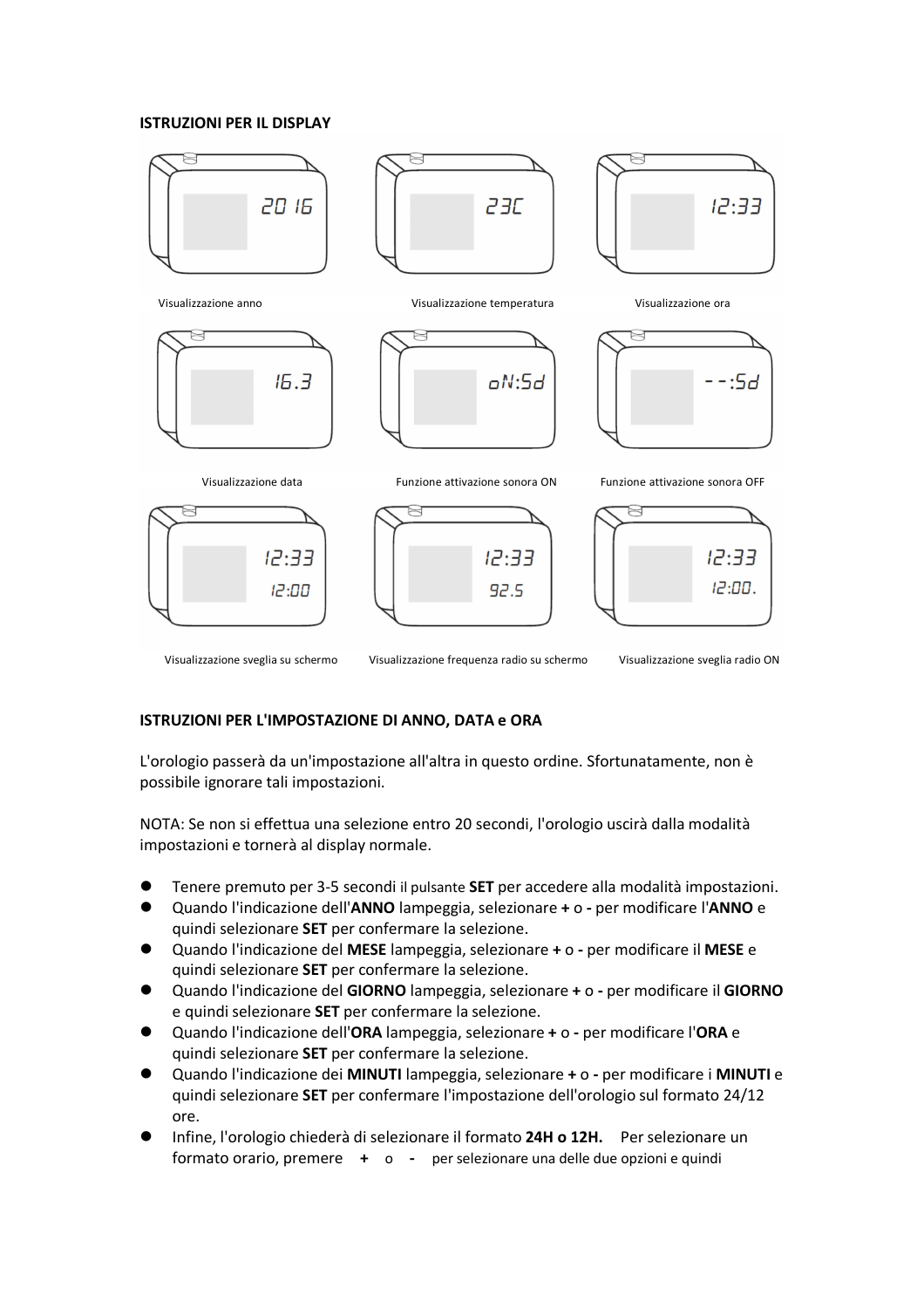selezionare **SET** per confermare la scelta e l'orologio salverà tutte le impostazioni e uscirà dalla modalità impostazioni.

#### **ISTRUZIONI DI IMPOSTAZIONE SVEGLIA**

La sveglia è inizialmente disattivata per impostazione predefinita. Attenersi alla seguente procedura per configurare la sveglia.

**NOTA:** Se non si effettua una selezione entro 20 secondi, l'orologio uscirà dalla modalità impostazioni e tornerà al display normale.

- **•** Tenere premuto il pulsante con il simbolo  $\Box$  per 3 secondi per attivare le impostazioni della SVEGLIA e la sezione dello schermo riservata all'ora della sveglia indicherà inizialmente 8:00 (si tratta dell'ora predefinita quando si attiva per la prima volta l'impostazione della sveglia)
- Premere il pulsante con il simbolo della **SVEGLIA** e l'**ORA** inizierà a lampeggiare, quindi selezionare **+** o **-** permodificare l'**ORA** e selezionare **SET** per confermare.
- Quando l'indicazione dei **MINUTI** lampeggia, selezionare **+** o **-** permodificare i **MINUTI** e quindi selezionare **SET** per confermare la selezione.
- L'orologio chiederà quindi di scegliere tra le opzioni:- "-Fb-/-bb-".
	- **-Fb-** : Sveglia radio (la sveglia si attiverà con la radio)
	- **-bb-**: Sveglia allarme sonoro (la sveglia si attiverà con un allarme sonoro)
- Per scegliere con quale suono attivare la sveglia, selezionare + o per scegliere "-Fb-" (radio) e selezionare **SET** per confermare oppure selezionare **+** o **-** perscegliere **-bb-** (bip) e selezionare **SET** per confermare.
- L'ora impostata per la sveglia verrà visualizzata nella parte inferiore destra anteriore dell'orologio e sarà presente un puntino nell'angolo inferiore destro dell'ora della sveglia se si è selezionata la sveglia con radio.

# **ISTRUZIONI DI IMPOSTAZIONE ATTIVAZIONE CON TOCCO/SONORA E VISUALIZZAZIONE PERMANENTE DELL'ORA**

La funzione diattivazione sonora può essere spenta in modo che l'ora venga visualizzata ininterrottamente senza spegnersi, tuttavia tale funzione può consentire di risparmiare energia. L'orologio può essere anche impostato per visualizzare solo l'ora senza alternarsi con la visualizzazione di data e temperatura.

- Per attivare la funzione di attivazione sonora, selezionare il tasto T/S e scegliere quindi una delle seguenti opzioni:
	- **- -:Sd** =Attivazione sonora **ON**
	- **oN:Sd** =Attivazione sonora **OFF**
- Per impostare la visualizzazione permanente dell'ora sull'orologio, tenere premuto il pulsante **T/S** quando l'orologio non si trova in modalità impostazioni, fino a quando non si percepisce un avviso sonoro. Per tornare alla visualizzazione alternata di diverse informazioni, tenere premuto nuovamente il pulsante.

#### **ISTRUZIONI DI UTILIZZO DELLA RADIO**

La radio può essere accesa solo se anche l'orologio è acceso, verificare quindi di accendere il display dell'orologio prima di seguire la seguente procedura.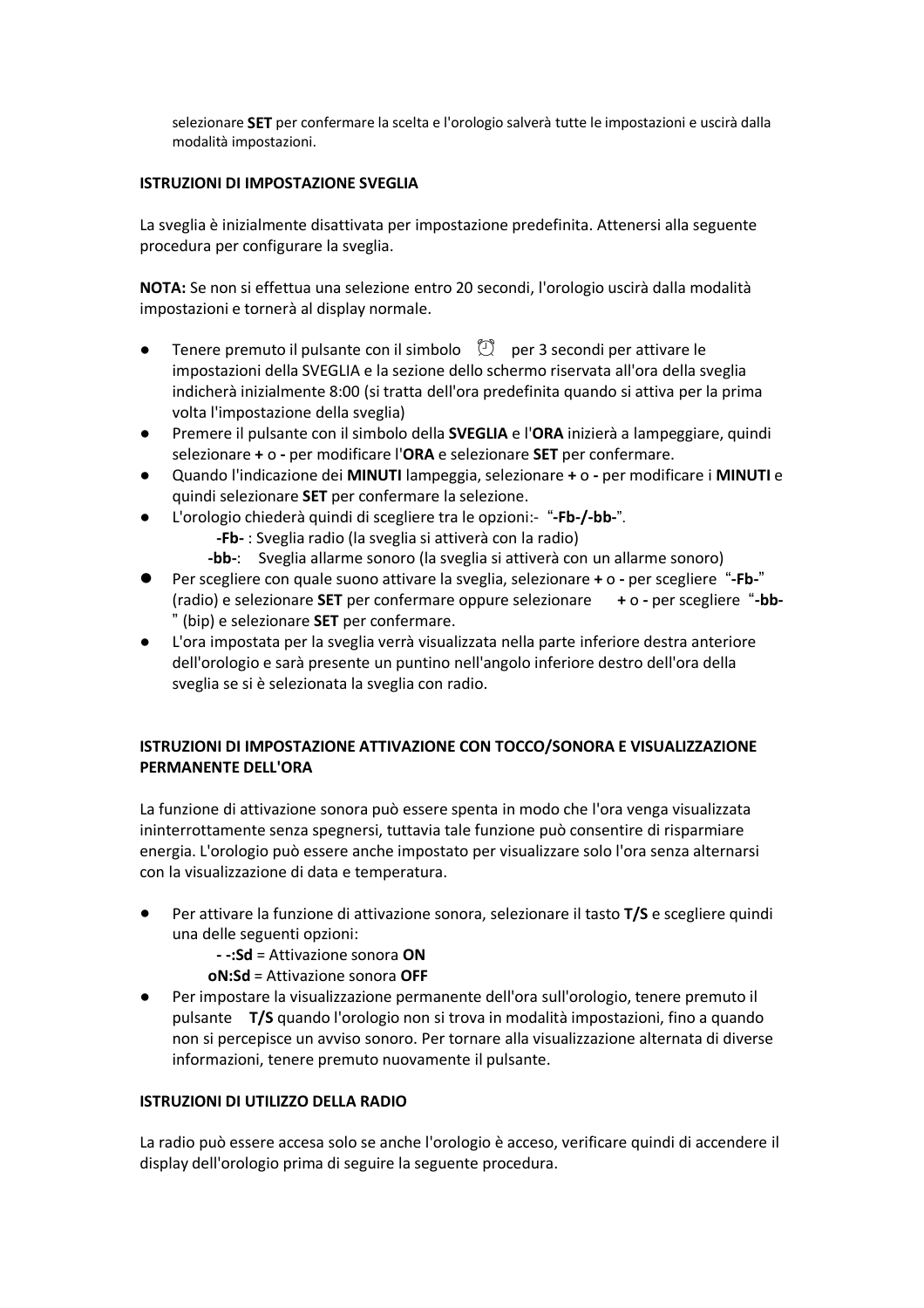- Per accendere la radio, tenere premuto per 3-5 secondi il pulsante in alluminio che si trova nella parte superiore sinistra della radio. Sullo schermo verrà visualizzata la frequenza della radio in sostituzione dell'ora della sveglia (se era stata impostata).
- Premere il pulsante in alluminio una volta per sintonizzare automaticamente le stazioni radio.
- Selezionare rapidamente il pulsante in alluminio per due volte per attivare la sintonizzazione manuale e quando l'indicazione della frequenza lampeggia. Girare la manopola in senso orario e antiorario per modificare la frequenza e per effettuare la ricerca della stazione desiderata. Quando l'operazione di sintonizzazione viene conclusa, premere il pulsante in alluminio una volta per uscire dalla modalità disintonizzazione manuale.
- Può essere necessario estrarre con delicatezza l'antenna che si trova sul retro della radio per ottenere una migliore connessione. Quando sull'antenna si visualizza un'indicazione in rosso, ciò significa che non si deve più tirare per estrarla.



# **CONTROLLO DEL VOLUME**

- Girando il pulsante in alluminio in senso orario o antiorario sarà possibile alzare o abbassare il volume della radio - i numeri indicanti il volume (da 00 a 10) verranno visualizzati a sostituzione della frequenza durante l'operazione, ma l'indicazione della frequenza verrà nuovamente visualizzata dopo 3 secondi se non verrà effettuata un'ulteriore operazione di regolazione del volume.
- 00 indica il volume minimo (silenzioso) e 10 indica il volume massimo.





#### **ISTRUZIONI PER LA FUNZIONE SNOOZE**

- Premere il pulsante in alluminio una volta per attivare la funzione di ripetizione "snooze" e due volte per disattivarla.
- Quando la sveglia si accende con un avviso sonoro, suonerà per 1 minuto prima di passare automaticamente alla modalità di ripetizione.
- Quando la sveglia si accende con laradio, suonerà per 10 minuti prima di passare automaticamente alla modalità diripetizione.
- Tra una ripetizione e l'altra trascorrerà un intervallo di 5 minuti.
- L'orologio può effettuare la ripetizione dell'allarme per 5 volte complessive e quindi si fermerà.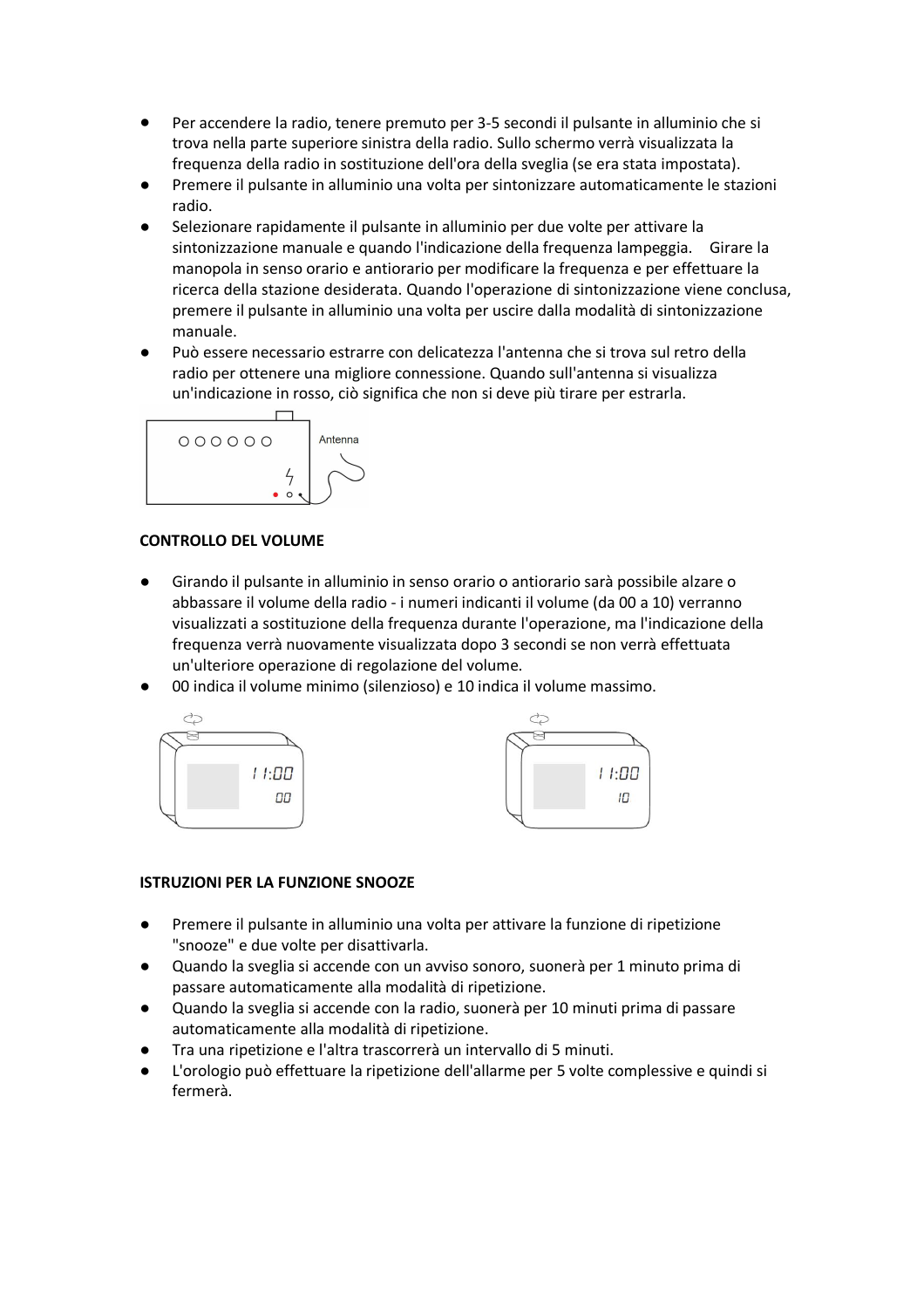#### **INFORMAZIONI IMPORTANTI SULLA MANUTENZIONE DEL PRODOTTO**

- Questo prodotto è realizzato in legno. Conservarlo in un luogo asciutto e se necessario, pulirlo con un panno morbido inumidito.
- Utilizzare esclusivamente l'adattatore fornito con l'orologio per l'alimentazione del prodotto; qualora venga utilizzato un altro adattatore con corrente nominale di uscita inadeguata, l'orologio potrebbe venire danneggiato e la garanzia perderà validità.
- Conservare l'articolo in un luogo sicuro <sup>e</sup> proteggerlo dal calore elevato <sup>o</sup> dall'umidità.Urti violenti <sup>o</sup> cadute possono danneggiare seriamente il prodotto.
- Quando i numeri del display iniziano a lampeggiare, non si tratta di un guasto, ma è l'indicazione che la batteria è scarica. Sarà necessario ricaricarla il prima possibile per risolvere il problema.
- È possibile che si verifichi una connessione radio instabile qualora il prodotto venga utilizzato in un'area in cui il segnale è insufficiente.

In caso di dubbi su come utilizzare il prodotto, contattare il proprio distributore o rivenditore di zona. È altrimenti possibile inviarci un'e-mail all'indirizzo [support@ging-ko.co.uk](mailto:support@ging-ko.co.uk).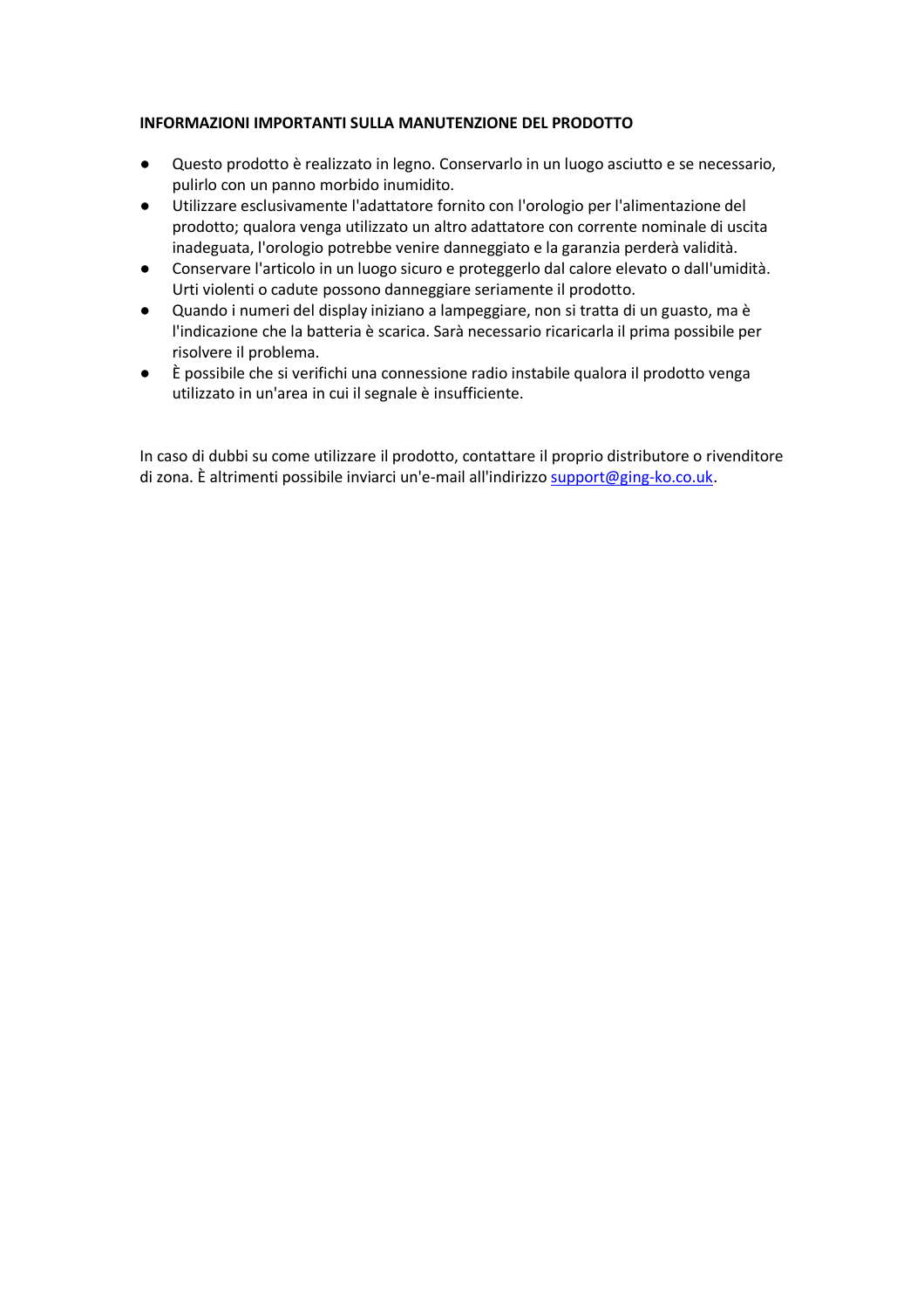# **NEDERLANDS**

# **INSTALLATIE**

- Haal de wekker en de adapterstekker uit de verpakking en zet deze op een veilige plek.
- Houd de  $\cup$  -knop gedurende 3 tot 5 seconden ingedrukt om de wekker aan te zetten.<br>Het LED-display aan de voorzijde van de wekker moet direct oplichten.
- Als het display niet oplicht, steek dan de adapterstekker in de DC-aansluiting aan de achterzijde van de wekker om deze op te laden. Tijdens het opladen moet het LEDlampje naast de DC-aansluiting rood oplichten. Zodra de wekker volledig is opgeladen wordt dit lampje groen. De oplaadtijd bedraagt ongeveer 3 à 4 uur.
- Houd daarna de ON/OFF-knop ingedrukt zodat het display van de wekker oplicht. Ga naar de handleiding om uw Radio Click Clock in te stellen.

# **INFORMATIE OVER OPLADEN/INGEBOUWDE OPLAADBARE ACCU**

- De wekker is standaard volledig opgeladen maar het is mogelijk dat u deze opnieuw moet opladen voor het eerste gebruik. De accu moet ongeveer 7 tot 10 dagen meegaan als de wekker op continue weergavemodus staat, en ongeveer 3 maanden op geluidgestuurde weergavemodus. Bij continu gebruik van de Radio gaat de accu 5 tot 7 uur mee. Dit hangt echter ook af van het ingestelde volume van de radio.
- Als de Radio aan staat en het LED-display wordt gedimd of de LED-cijfers beginnen te knipperen betekent dit dat de accu bijna leeg is en de wekker zo snel mogelijk moet worden opgeladen.
- Gebruik voorhet opladen van de wekker a.u.b. alleen de bij de wekker geleverde DC/AC-adapter.
- De oplaadtijd bedraagt maximaal 3 à 4 uur. Als de accu volledig is opgeladen en u wilt dat het product alleen door de accu van stroom wordt voorzien, dan kunt u de oplader loskoppelen.
- U kunt de DC oplaadadapter ook gebruiken om de wekkerradio van stroom te voorzien en de adapter permanent aangesloten houden. Als de wekker permanent aangesloten is wordt deze van stroom voorzien via de adapter en niet door de accu. Is de adapter niet met de wekker verbonden dan wordt deze van stroom voorzien door de ingebouwde oplaadbare lithiumaccu.
- Als de wekker van stroom wordt voorzien door de accu raden we u ten zeerste aan de wekker in te stellen op geluidsbediening en niet op permanente weergave, zodat de accu langer meegaat.

# **INTRODUCTIE SYMBOLEN OP BEDIENINGSKNOPPEN**

- **SET:** toegang tot instellingenmodus
- **+:** Om in de instellingenmodus omhoog te scrollen.
- **-**: Om in de instellingenmodus omlaag te scrollen.
- **T/S:** Om de functie voor touch- of geluidsbediening in of uit te schakelen  $\mathbb{C}$ : Inschakelen van de wekkerinstellingen
- **:** Inschakelen van de wekkerinstellingen
- **:** Hiermee wordt het product aan of uit gezet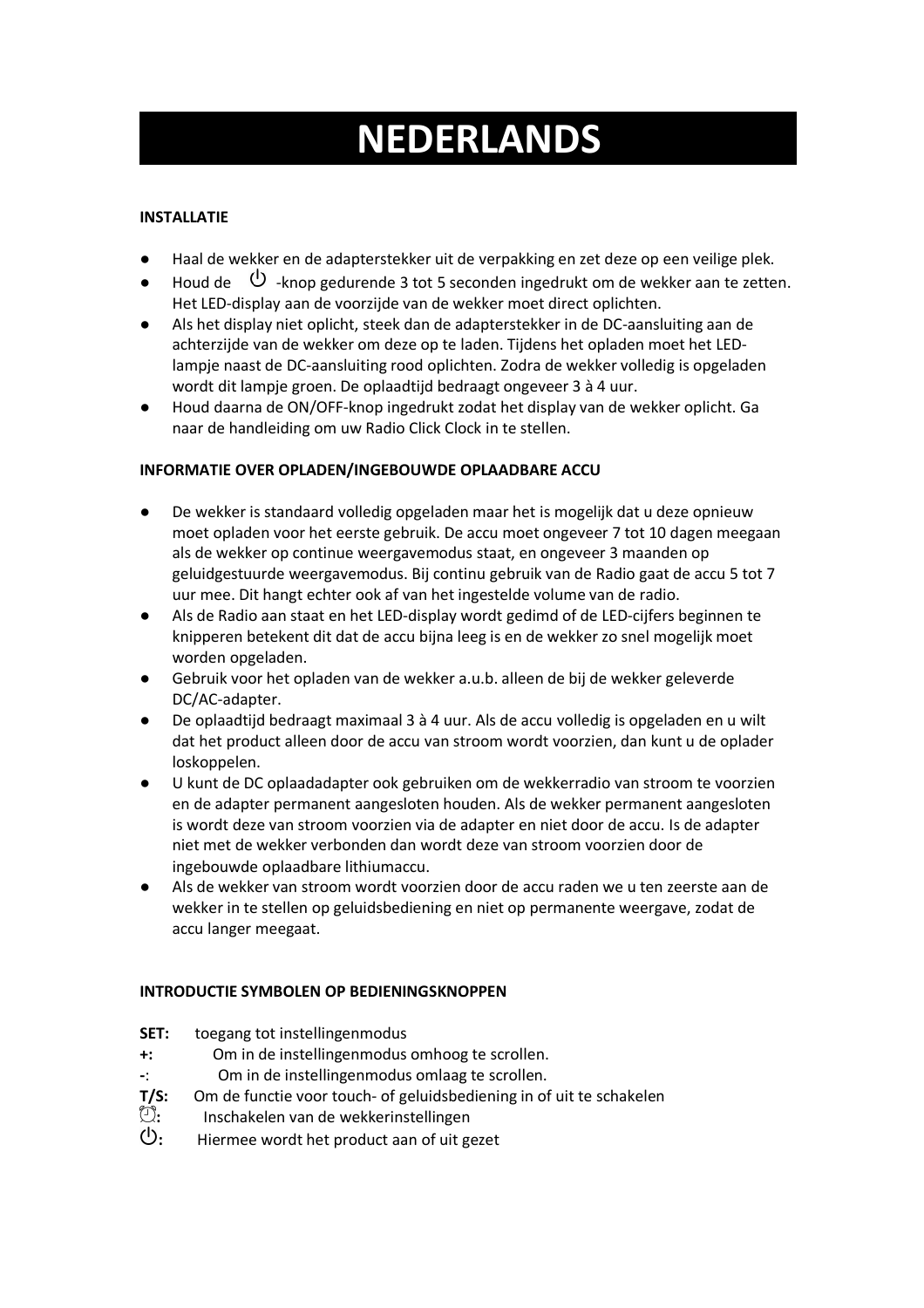#### **HANDLEIDING VOOR HET DISPLAY**



Weergave Wekalarm op het display Weergave Audiofrequentie op het display Weergave Wekkerradio AAN

#### **INSTRUCTIES VOOR INSTELLINGEN VAN JAAR, DATUM & TIJD**

De wekker doorloopt al deze instellingen in deze volgorde. U kunt deze instellingen helaas niet overslaan.

OPMERKING: Als u binnen 20 seconden geen keuze maakt wordt de instellingenmodus afgesloten en keert u terug naar de normale weergave.

- Houd de **SET**-knop 3-5 seconden ingedrukt om in de instellingenmodus te komen.
- Zodra **YEAR** knippert drukt u op + of om het jaar in te stellen. Druk daarna op **SET** om dit te bevestigen.
- Zodra MONTH knippert drukt u op + of om de maand in te stellen. Druk daarna op SET om dit te bevestigen.
- Zodra **DAY** knippert drukt u op + of om de dag in te stellen. Druk daarna op **SET** om dit te bevestigen.
- Zodra **HOUR** knippert drukt u op + of om het uur in te stellen. Druk daarna op **SET** om dit te bevestigen.
- Zodra MINUTE knippert drukt u op + of om de minuten in te stellen. Druk daarna op SET om dit te bevestigen.
- Tenslotte wordt de optie geboden om een keuze te maken uit **24H** of **12H**.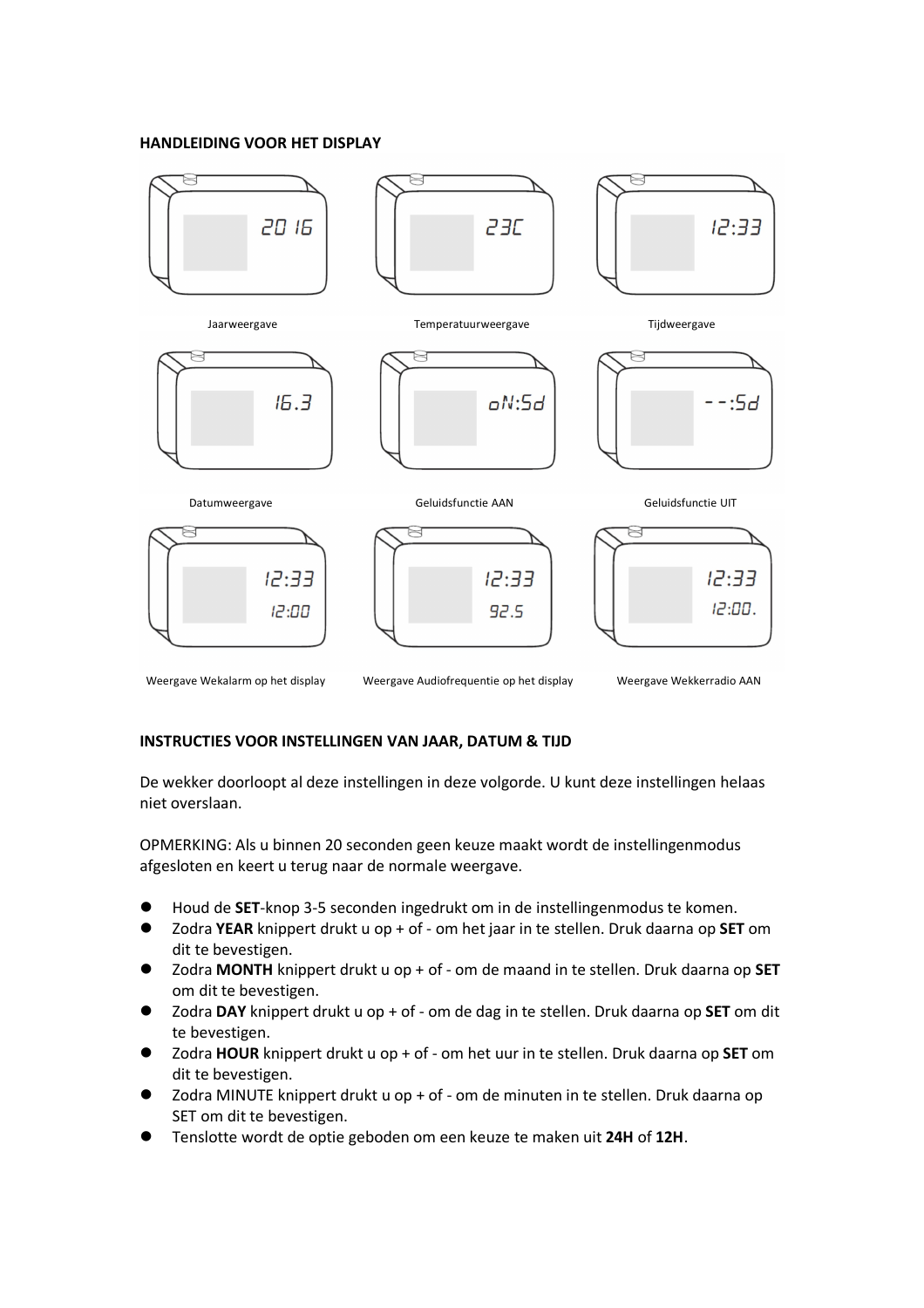Voor het instellen van de tijdnotatie drukt u **+** of **-** om tussen de twee opties te kiezen. Druk daarna ter bevestiging op **SET**. De wekker bewaart uw instellingen en verlaat de instellingenmodus.

#### **INSTRUCTIE WEKKERINSTELLINGEN**

De wekker is standaard uitgeschakeld. Volg onderstaande instructies voor het instellen van de wekker.

**OPMERKING:** Als u binnen 20 seconden geen keuze maakt wordt de instellingenmodus afgesloten en keert u terug naar de normale weergave.

- $\bullet$  Houd de  $\mathbb{C}^*$  -knop gedurende 3 seconden ingedrukt om de wekkerinstellingen in te schakelen. De wektijd staat nu op 8:00 (dit is de standaard wektijd zodra de wekkerinstelling wordt ingeschakeld)
- Druk op de **ALARM**-knop zodat **HOUR** begint te knipperen. Druk daarna op **+** of **-** om het uur te wijzigen, en druk ter bevestiging op **SET**.
- Zodra **MINUTE** knippert drukt u op + of om de minuten in te stellen. Druk daarna op **SET** om dit te bevestigen.
- Daarna kunt u kiezen voor:- "**-Fb-/-bb-**".
	- **-Fb-** : Wekkerradio (de wekker gaat af door de radio aan te zetten) **-bb-**: Zoemer (de wekker gaat af met een piepgeluid)
- Om de wekker op radio te zetten drukt u op **+** of **-** om "-**Fb**-" te kiezen, waarna u ter bevestiging op **SET** drukt. Om de wekker op pieptoon te zetten drukt u **+** of - om "-**bb**-" te selecteren en ter bevestiging op **SET** te drukken.
- De ingestelde wektijd wordt rechts onderaan op het display weergegeven. Kiest u ervoor om door de wekkerradio te worden gewekt dan staat aan de rechterzijde van de wektijd een stip.

# **INSTRUCTIES VOOR TOUCH-/GELUIDSBEDIENING EN INSTELLEN PERMANENTE TIJDWEERGAVE**

U kunt de geluidsgevoelige functie uitschakelen zodat alleen de tijd voortdurend wordt weergegeven. Door deze functie aan te zetten bespaart u energie.

De wekker kan ook worden ingesteld om alleen de tijd aan te geven, zonder het afwisselend tonen van datum en temperatuur.

- Om de functie geluidsbediening aan te zetten drukt u op de T/S-knop en kiest u een van de volgende opties:
	- **- -:Sd** =Geluidsbediening **AAN**
	- **oN:Sd** =Geluidsbediening **UIT**
- Om de klok in te stellen op continue weergave van de tijd houdt u als de wekker niet in een instellingenmodus staat - de T/S-knop ingedrukt totdat u een pieptoon hoort. Houd de knop nogmaals ingedrukt om terug te keren naar de afwisselende weergave.

#### **BEDIENINGSHANDLEIDING VAN DE RADIO**

De radio kan worden ingeschakeld als de wekker aan staat. Zorg er daarom voor dat het display van de wekker aan staat alvorens onderstaande instructies te volgen.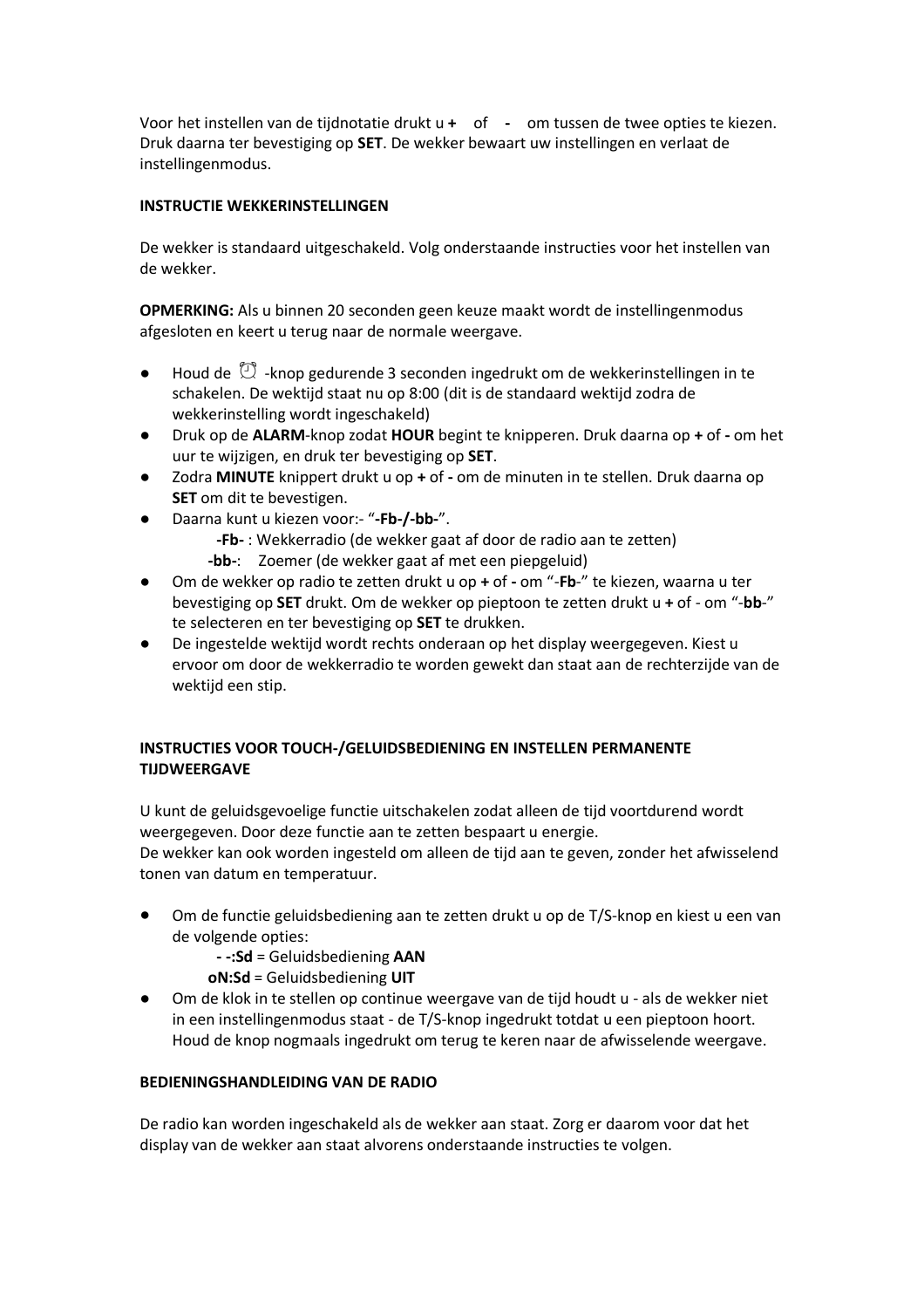- Om de radio aan te zetten houdt u de aluminium knop links bovenop de wekkerradio 3 tot 5 seconden ingedrukt. Als u een frequentie heeft ingesteld wordt deze ingeschakeld en op het display weergegeven.
- Druk één maal op de aluminium knop om de radiozenders automatisch af te stemmen.
- Druk twee maal kort achter elkaar op de aluminium knop om de zenders handmatig af te stemmen terwijl de frequentie knippert. Draai de knop met de klok mee en tegen de klok in om de frequentie te wijzigen en de zenders van uw voorkeur te zoeken. Zodra u klaar bent drukt u één maal op de aluminium knop om de handmatige afstemmingsmodus te verlaten
- Voor een betere ontvangst moet u wellicht de antenne, die zich aan de achterzijde van de wekkerradio bevindt, voorzichtig uittrekken. Zodra u de rode kleur op de antenne ziet kunt u de antenne niet langer uittrekken.



# **BEDIENIENING VAN DE VOLUMEREGELING**

- Door de aluminium knop met de klok mee of tegen de klok in te draaien wordt het volume van de radio verhoogd of verlaagd - de volumecijfers (tussen 00 en 10) verschijnen dan in de plaats van de frequentie. Zodra de volumeknop 3 seconden lang niet wordt gebruikt keert het display terug naar weergave van de frequentie.
- 00 staat voor laagste volume (mute) en 10 voor hoogste volume.





# **HANDLEIDING VOOR DE SLUIMERFUNCTIE**

- Druk één maal op de aluminium knop om de sluimerfunctie aan te zetten en twee maal om deze uit te zetten.
- In de zoemstand zal het geluid van de zoemer gedurende 1 minuut te horen zijn waarna de wekker automatisch overgaat in de sluimerstand.
- In de radiostand zal het geluid van de radio gedurende 10 minuten te horen zijn waarna de wekker automatisch overgaat in de sluimerstand.
- De periode tussen het afgaan van de zoemer bedraagt 5 minuten
- De wekker kan 5 keer achter elkaar zoemen. Hierna stopt de zoemer.

# **BELANGRIJKE INFORMATIE VOOR BEHOUD VAN HET PRODUCT**

Dit product is gemaakt van hout. Het product op een droge plaats bewaren en - indien nodig - reinigen met een zachte vochtige doek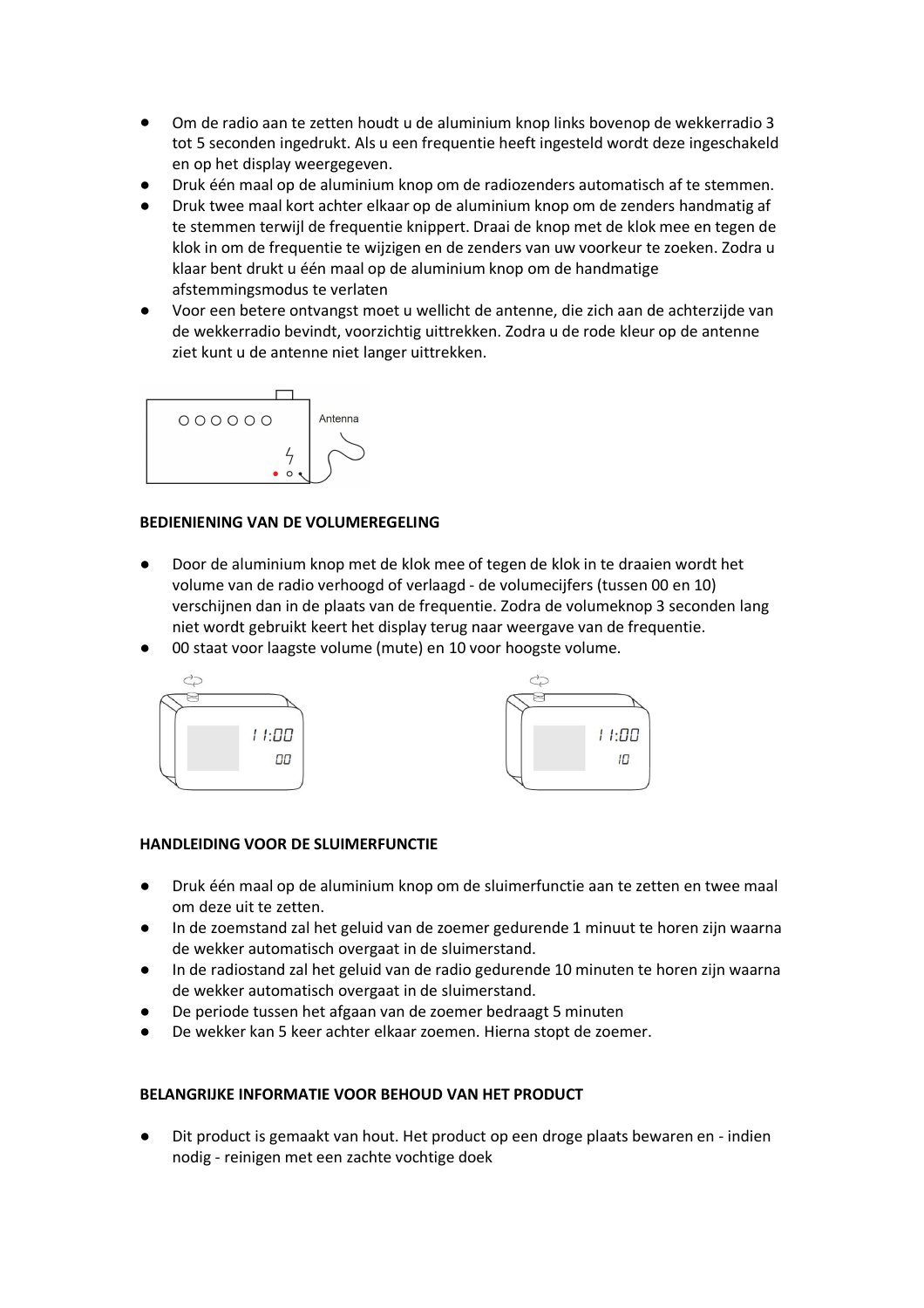- Maak voor de stroomvoorziening van dit product gebruik van de bijde wekker geleverde adapter; gebruik van een andere adapter met een onjuist nominaal vermogen kan schade veroorzaken die niet door de garantie van de leverancier wordt gedekt.
- Dit artikel op een veilige plek plaatsen en uit de buurt van zeer warme of vochtige oppervlakken houden.
- Door hard stoten of vallen kan dit product ernstig worden beschadigd.
- Als de cijfers op het display gaan knipperen is de accu bijna leeg. Dit betekent niet dat er een storing is. Om dit op te lossen moet de accu zo snel mogelijk worden opgeladen.
- De ontvangst van de radio kan slechter zijn in gebieden met een zwak radiosignaal.

Mocht u nog andere vragen hebben over de manier waarop dit product moet worden gebruikt, neem dan contact op met uw plaatselijke distributeur of winkel. U kunt ons ook een e-mail sturen: [support@ging-ko.co.uk](mailto:support@ging-ko.co.uk).